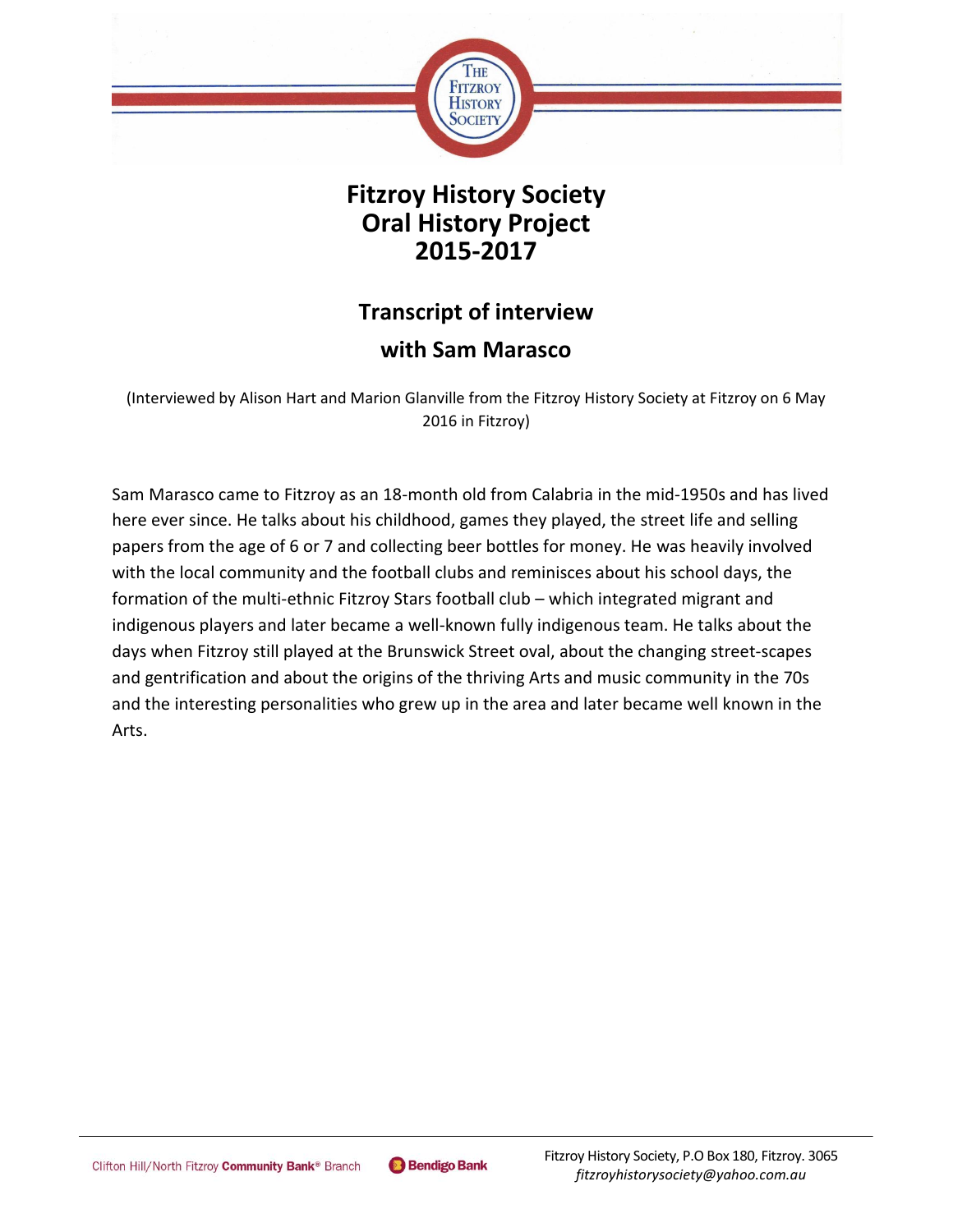

#### **START OF TRANSCRIPT**

- Facilitator 1: So this is an interview with Sam Marasco on Friday, 6 May in Fitzroy. There, so, okay.
- Sam Marasco: Yeah, my name's Sam Marasco. I'm a long-time resident of Fitzroy. I was born in Italy and we came to Australia in 1954 with my mother, elder brother and sister. I was 18 months old. We, it was a 27 day journey from Calabria, which, the port that we left from was Messina in Sicily, that was departing point. I've got papers to show that where we left from and they could be provided to the…

[1:01]

…Historical Society there.

My father came previously in 1952 in December and he left me as an eight month old baby and he worked here for two and a half years to save the money to have the rest of the family sent over. During this time he worked menial jobs around the countryside, say Wangaratta, Dandenong, just to save the money. At that time he lived at 189 Gore Street, Fitzroy… So just opposite near the Union Pub where they film *Offspring*. Right, so, but there's a photo there and that's it there. That's Condell Street there. That's Condell Street there.

- Facilitator 1: Who's that on the bike?
- Sam Marasco: That's my cousin, because my uncle owned the house and the house was one stage, I think it was owned by Mark Tuckey, he's got a furniture… It's the house next door to the one with a swimming pool, that one there. My uncle owned it and at one stage there was 19 young single men living in it because that was the way of the times. Then…
- Facilitator 2: Yeah, there was no housing, there was hardly any, no.
- Sam Marasco: There was, no because what happened the Italian community was insular and what happened you had to have a sponsor's letter to sponsor you to come over to Australia. …So they all congregated together and that was, that was their way of life. What happened is then they had their wives sent over and that was the time there was proxy marriages, too. [3:02]

They'd go to the local church, there would be the priest from All Saints Church, he would be conducting the ceremony here and it would be concurrent in Italy and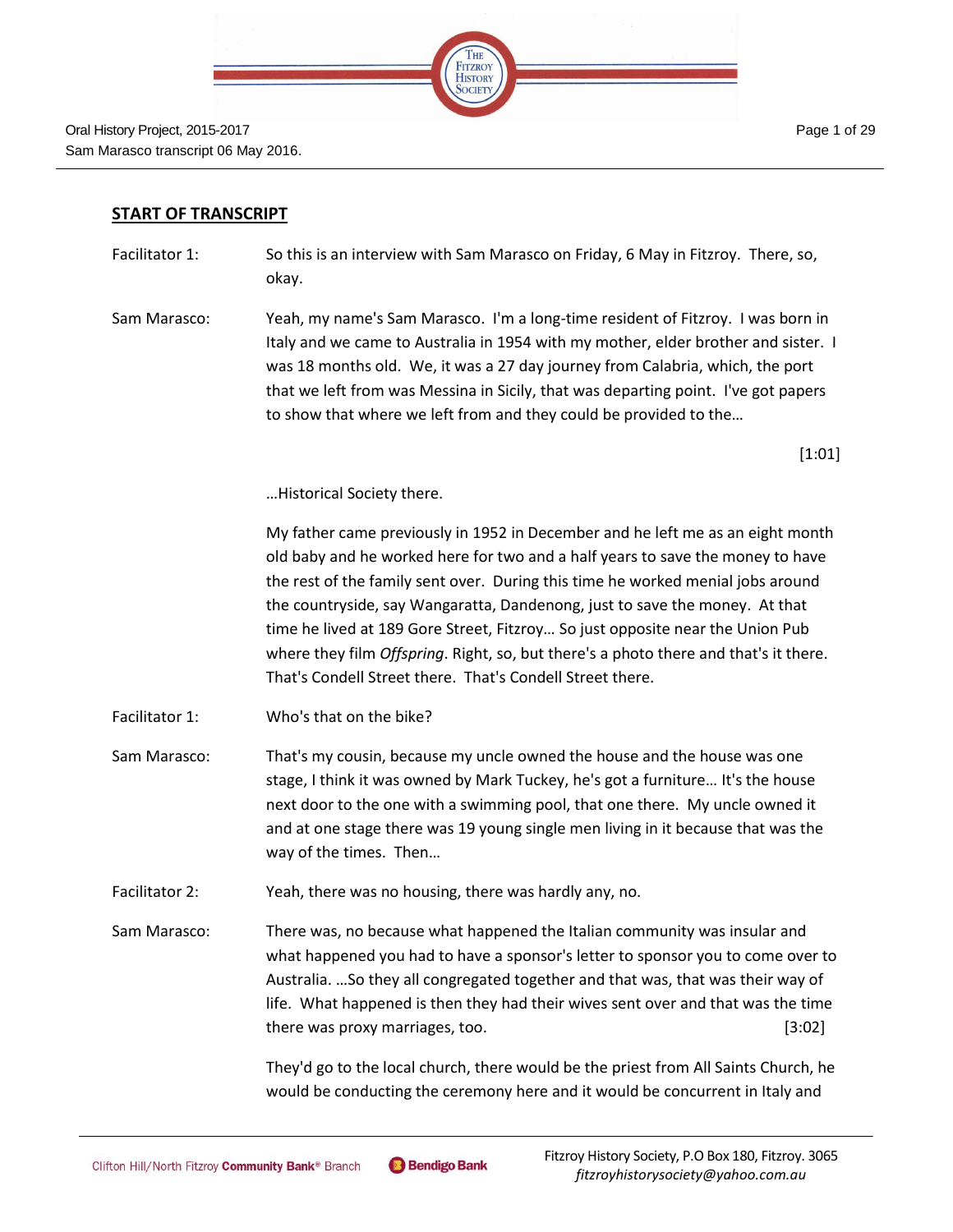

they would be actually married. My father wrote in his poetry book about the lady who's standing at Station Pier with a photo of her intended spouse.

Facilitator 1: So they would not even have known each other, yeah.

Sam Marasco: No, but that was negotiated because of families, because the family set this up. Then they came over and then there was the, and that's what happened to a lot of them. They worked, the single men, and then brought their wives over and the family and then it flourished after that, done. From there, when we came as a family we lived with my uncle in 328 Gore Street for about two years, my father saved the money and he bought a house 326. So we moved virtually next door.

> So from there my father, my father worked as a shoemaker, he was trained as a shoemaker in Italy but he worked at [Wybrow's] Shoes, 200 Wellington Street, Collingwood and he was a lift operator which afforded him time to write. So he used to bring all the stock up to the other floors, to the second and third floor, and during that time he used to write poems on the back of stock sheets. Alright, so there's another backstory there.

He wrote about the times in Melbourne, he's got poems of his early visions of Australia, migration and how it affected, unemployment, even the Melbourne Cup in the 1950s, because it was a holiday. Poems about his fellow work friends and such.

So we went to school in George Street, but I was still young and I think back, I think back when my brother and sister, when we came, we arrived in Australia on a Thursday. So they went to school on Monday, George Street State School, number 450. So I'm just thinking how hard it was for my brother and sister because going to a school with no language.

[6:00]

Facilitator 1: So they came almost straight off the boat and...

Sam Marasco: Straight off the boat, yeah, and my aunty used to live in the same house with my uncle and she was engaged to a market gardener from Werribee. They said to my brother, when you go to school and you want to go to the toilet you put up your hand, I want to go to the lavatory. So he goes to the school on the Monday, well he's got to go to the toilet. He goes, he just remembered the word lavatory, lavatory, lavatory. Somehow he puts his hand up and goes, excuse me, I want to go to Werribee.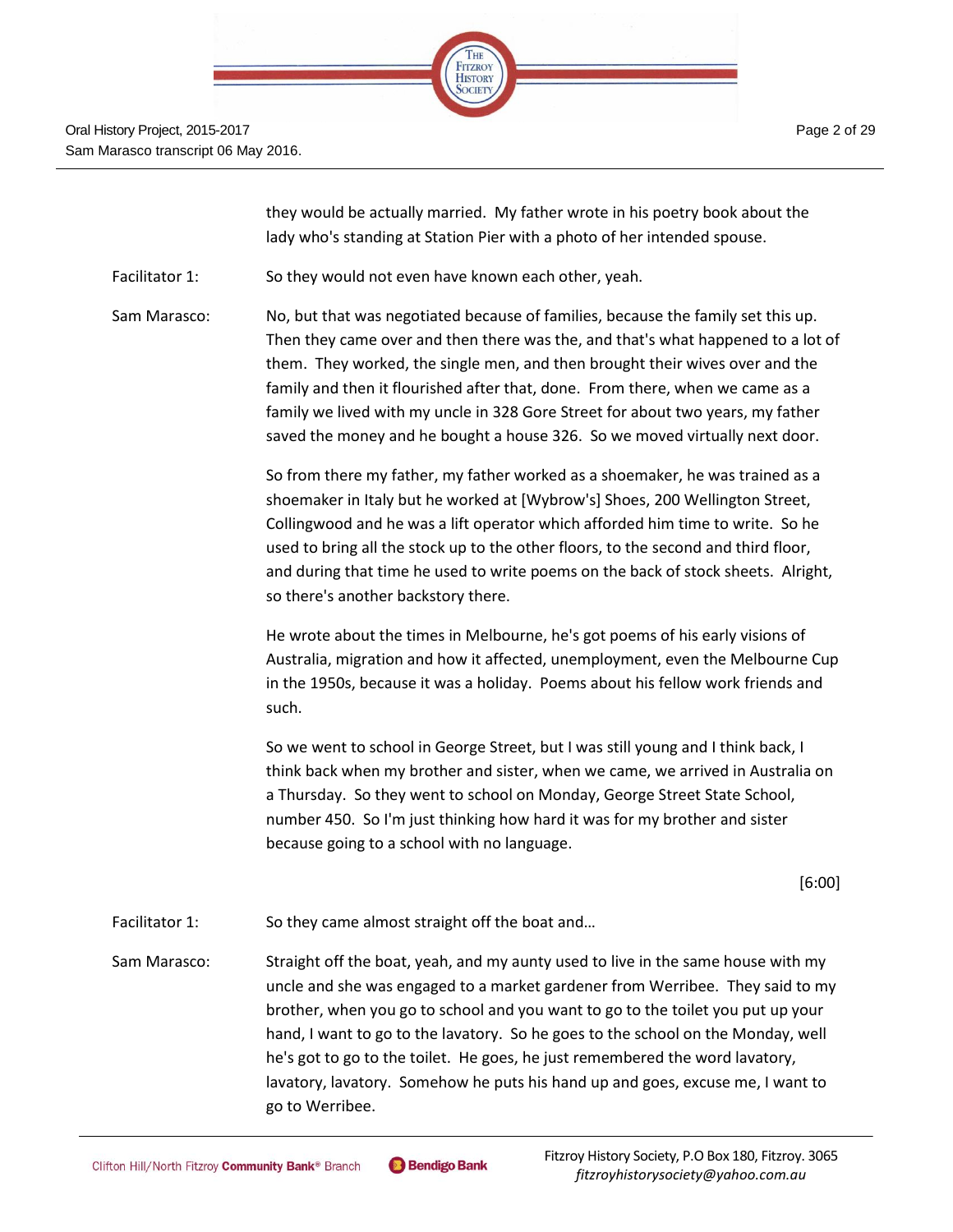| STEP: |  |                                      |  |  |
|-------|--|--------------------------------------|--|--|
|       |  |                                      |  |  |
|       |  | THE<br>FITZROY<br>HISTORY<br>SOCIETY |  |  |
|       |  |                                      |  |  |
|       |  |                                      |  |  |

| [Laughter]     |                                                                                                                                                                                                                                                                                                                                                                                                                                                                                                                                                                                                                                                          |
|----------------|----------------------------------------------------------------------------------------------------------------------------------------------------------------------------------------------------------------------------------------------------------------------------------------------------------------------------------------------------------------------------------------------------------------------------------------------------------------------------------------------------------------------------------------------------------------------------------------------------------------------------------------------------------|
| Facilitator 1: | Oh, everything was going to Werribee anyway.                                                                                                                                                                                                                                                                                                                                                                                                                                                                                                                                                                                                             |
| Sam Marasco:   | Yeah, he remembers the word Werribee, right. So that story, that's a story<br>handed down, like things like that. Because we're Italians but we speak a dialect,<br>and my father, he relates to Smith Street and he's got it down as [Smitty] Street,<br>which is classic, and Collingwood as [Collingvood], with a v and they spoke it<br>phonetically. Because - and the hardest thing being a migrant is we're brought up<br>with a dialect and what happened is, and suddenly English comes into the<br>language and then you learn and you say, I'm going to the [shopu], we used to put<br>a u on the end of it. We're going to catch the [busu]. |
|                | One of my aunties says [anu driveatu], they drove, driveatu, right. So those<br>words, my father kept a lot of it in writings. Like licking the gelato, [lickinu],<br>there's no such word in Italian, right, and all these things.                                                                                                                                                                                                                                                                                                                                                                                                                      |
| Facilitator 1: | Like a mish mash, yeah.                                                                                                                                                                                                                                                                                                                                                                                                                                                                                                                                                                                                                                  |
| Sam Marasco:   | That's why they're trying to retrieve their dialects because they don't believe that<br>when we migrated that we kept our customs. Because now they're sending<br>people over, research teams and such, because now with influx of the 457, the<br>tourists who are coming over on the visas and such, it's opened their eyes that<br>there's a hidden                                                                                                                                                                                                                                                                                                   |
|                | [8:40]                                                                                                                                                                                                                                                                                                                                                                                                                                                                                                                                                                                                                                                   |
|                | generation living in Australia, now they're third generation and they want to know<br>because they don't believe, they can't believe that we kept our custom of making<br>tomato sauce, making your home                                                                                                                                                                                                                                                                                                                                                                                                                                                 |
| Facilitator 1: | Yeah, well that's the thing, yes.                                                                                                                                                                                                                                                                                                                                                                                                                                                                                                                                                                                                                        |
| Facilitator 2: | Things change back in the home country but then                                                                                                                                                                                                                                                                                                                                                                                                                                                                                                                                                                                                          |
| Sam Marasco:   | Change there, no well they go to the supermarket, the homemade pasta and the<br>grapes, doing the wine. Dissecting the pig to make salami, prosciutto every year<br>because, and that was a ritual. That was a ritual and what happened was we kept<br>those.                                                                                                                                                                                                                                                                                                                                                                                            |
| Facilitator 2: | So it was about keeping the culture, not necessarily about the food, but the, yeah.                                                                                                                                                                                                                                                                                                                                                                                                                                                                                                                                                                      |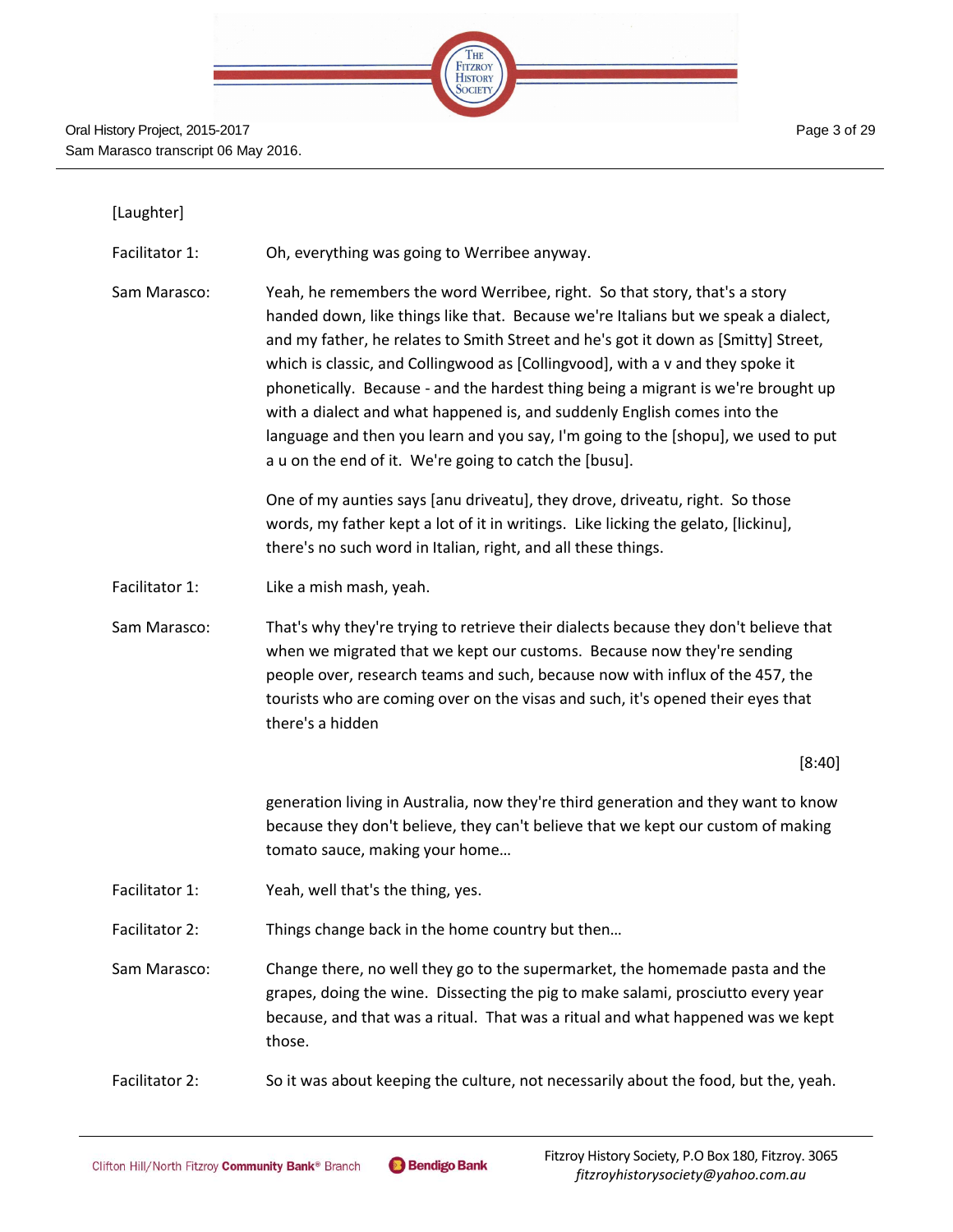

- Sam Marasco: Keeping our culture, keeping our culture, keeping our traditions, our language. So these things flourished but what happens with the next generation, they didn't learn Italian because the elder brothers and sisters, they didn't speak it at home. We as a unit, we spoke it at home. So that was another one of those things. Going to state school, it was pretty hard because there was racism, it was prevalent at the time. We were…
- Facilitator 1: What sort of like ethnic mix was there at the local school?
- Sam Marasco: There was mostly Greeks and Italians. There was the odd Spanish, Yugoslav here and there, a Pol and a German. Because there was, Eastern Europeans came out too as they were technical workers and they came at the time when they were building the Snowy River complex. They were more of technical adaptability they had as workers.

But the Italians, they were basically labourers and we had relatives who were farmers too, because our background is farmers. We were farmers of the land dating back to, in Calabria, we originally we had land and the house and we've still got land over there. But we were farmers who used to go out and plant flax. Because the town I come from, Soveria Manelli, is like the mana, you know, the mana is [11:05] the nectar of the Gods, mana. Manelli [linu] it comes the linen. So there's a big linen mill there and what happened was they used to make their own linen.

You see recently when I was going through my mum's glory box she had her mother's bedspread and all these beautiful linen, cotton pieces of Manchester that she brought over in the trunk. One specific bedspread has got my grandmother, it's got AC, the initials, embroidered in the old English like that. So they were taught at school, they were taught as young girls four, five and six they had to learn to crochet, embroider and they did all their own. They did all their own so which went eventually into their glory box.

What happened when they got married, and I've even got the one, the dowry from my mother's family to my father. So it was 12 sheets of this, napkins this, bed linen, it's all itemised and signed.

Facilitator 1: Oh right, what she brought into the marriage.

Sam Marasco: Yeah, what she brought into the marriage like that, and just itemised like that. So that's sort of the backstory of the family. So we transported these customs with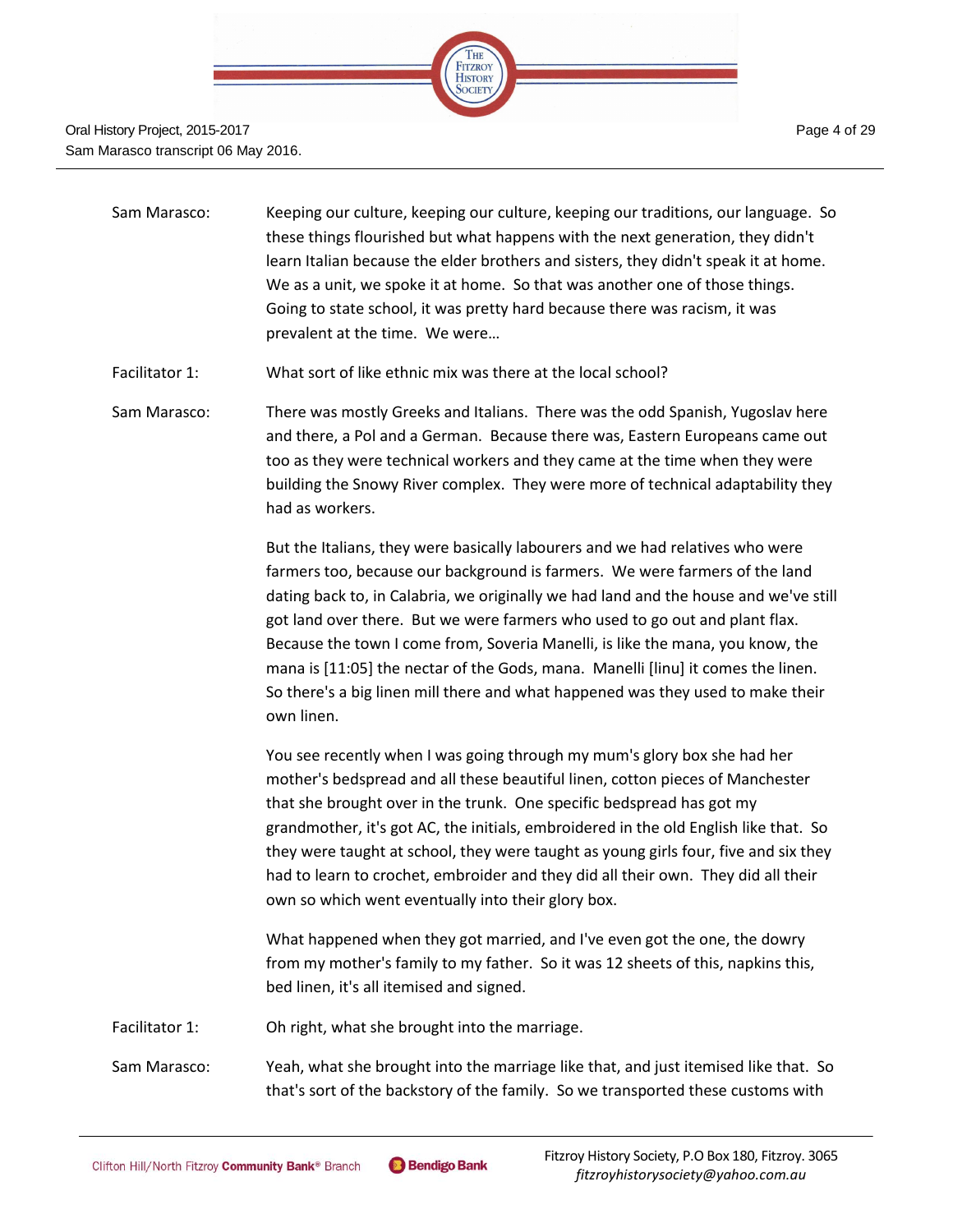

us. Then what happens is you go to school and like I said there was a bit of racism but what happened with me specifically is I attacked it front on and just the way that, to be accepted was on the sporting field, right. So to make the football team and the cricket team, so that way you're accepted. So it's a bond, it's a bond with everyone else. So when you're in the first team like that they just back off because…

Facilitator 1: Yeah, you're untouchable.

Sam Marasco: Well when you play football the camaraderie as a team unit, there's no I in team. So that way there, that was the way that I confronted it. We had good teachers there, they were hard, it was hard, it was those days, you still got the strap and cuts like this if you stepped out of line, but it

[13:48]

was discipline and we learnt to live with it. In those days I used to sell papers on Smith Street.

- Facilitator 1: So how old would you have been then?
- Sam Marasco: I was, I would've been about seven, eight and in those days there was a six o'clock closing so you had the six o'clock swill. Then I would go to the Birmingham in front there, just a little knee high like that, and I'd go through the packs there when all the drinkers lined up and I'd wait out the front. *The Herald* was worth threepence, *The Herald* was worth threepence at the time, *Sporting Globe* was sixpence, it was a Zack, right. *The Truth* was worth nine pence, and *The Women's Weekly* was worth a shilling, a [dina], right. It was like that.

So I used to love it on a Saturday night especially if Collingwood won because Collingwood was across the road at Smith Street, Fitzroy being the demarcation. The tram tracks was the demarcation line. So I used to love it if Collingwood won and they'd buy *The Herald*, threepence, and a *Sporting Globe*, sixpence and they'd give you a shilling and they'd go, keep the change son. I used to go from pub to pub and in 1958 there was 52 pubs in Fitzroy.

There was 52, oh you see them, they're still, the old Labour in Vain, that was, right, that was behind the Standard. You've got the Provincial, the Perseverance, the Birmingham, the Union, the Sydney, the Grace Darling, the [British], the Gasometer down there. It just…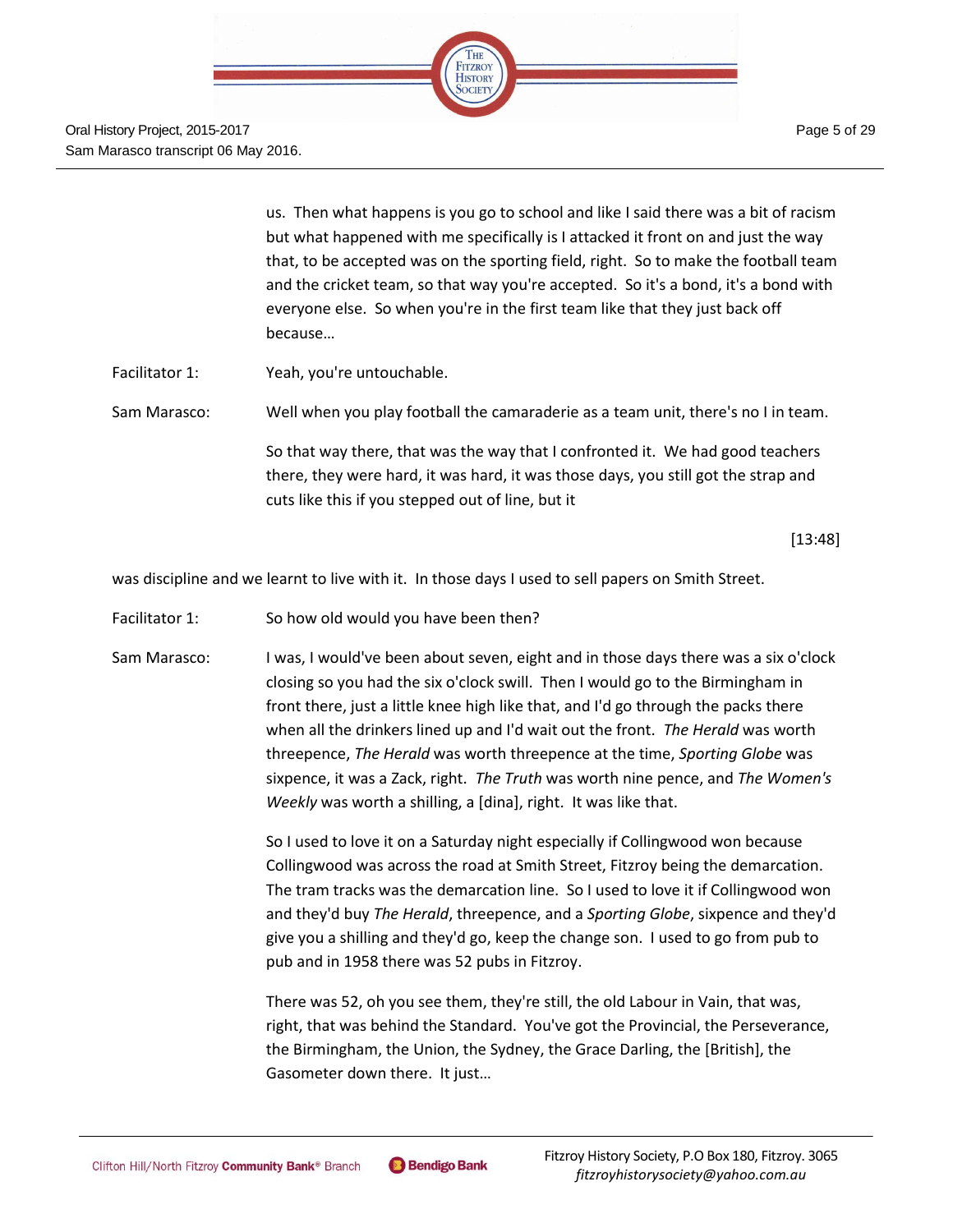

#### Facilitator 1: Whoa, make a fortune.

Sam Marasco: Now well, no but it's, it was because it was a six o'clock closing. So I just worked as a paperboy, you save your money because we were poor, we didn't have money. Whatever tips you got you came and you gave the mum some money and you had your spending money. So that was the way and it teaches you, and even as a kid we used to collect the old beer bottles, we used to get a ha'penny each.

[16:14]

We used to get a ha'penny each and we used to drag them with our billycarts down to Alexandra Parade, there was a scrap metal and bottles and they used to give us, we used to get a ha', it was a shilling for two dozen. So and we did that and did lead and the old when they demolished buildings the old cast iron pulleys that are in the sash windows.

- Facilitator 2: Yeah, so they'd go to the scrap...
- Sam Marasco: They'd go to the scrap with a trusty billycart, like that. So you were just, you were always doing something. We didn't have toys, we used to have to go from the fig tree, my aunty's fig tree, and we used to cut the branches and make [shanghais].
- Facilitator 2: Is that that one that I can see just over the fence there?
- Sam Marasco: Yeah, so make shanghais, we improvised everything, there was no toys, the kids are different today, they've got every-…

We used to play games like that, draw on the ground with chalk and just get bottle tops and flick them. They used to land there like that, that was it, we improvised. You made something. We had yo-yos and then the hula hoops came in and all things like that, but you improvised the toys and then you played in the street. You played football and cricket and then in those days also there was the bonfire firecracker night, because we celebrated Guy Fawkes, November.

- Facilitator 2: Oh yes, the fifth of November, I remember it well.
- Sam Marasco: Yeah, so we celebrated that. So in those days there were skyrockets, I mean they're outlawed nowadays, but we just knew no danger and we used to hold penny bungers in our hands.
- Facilitator 2: Well yeah, kids could buy them any time from the local milk bar.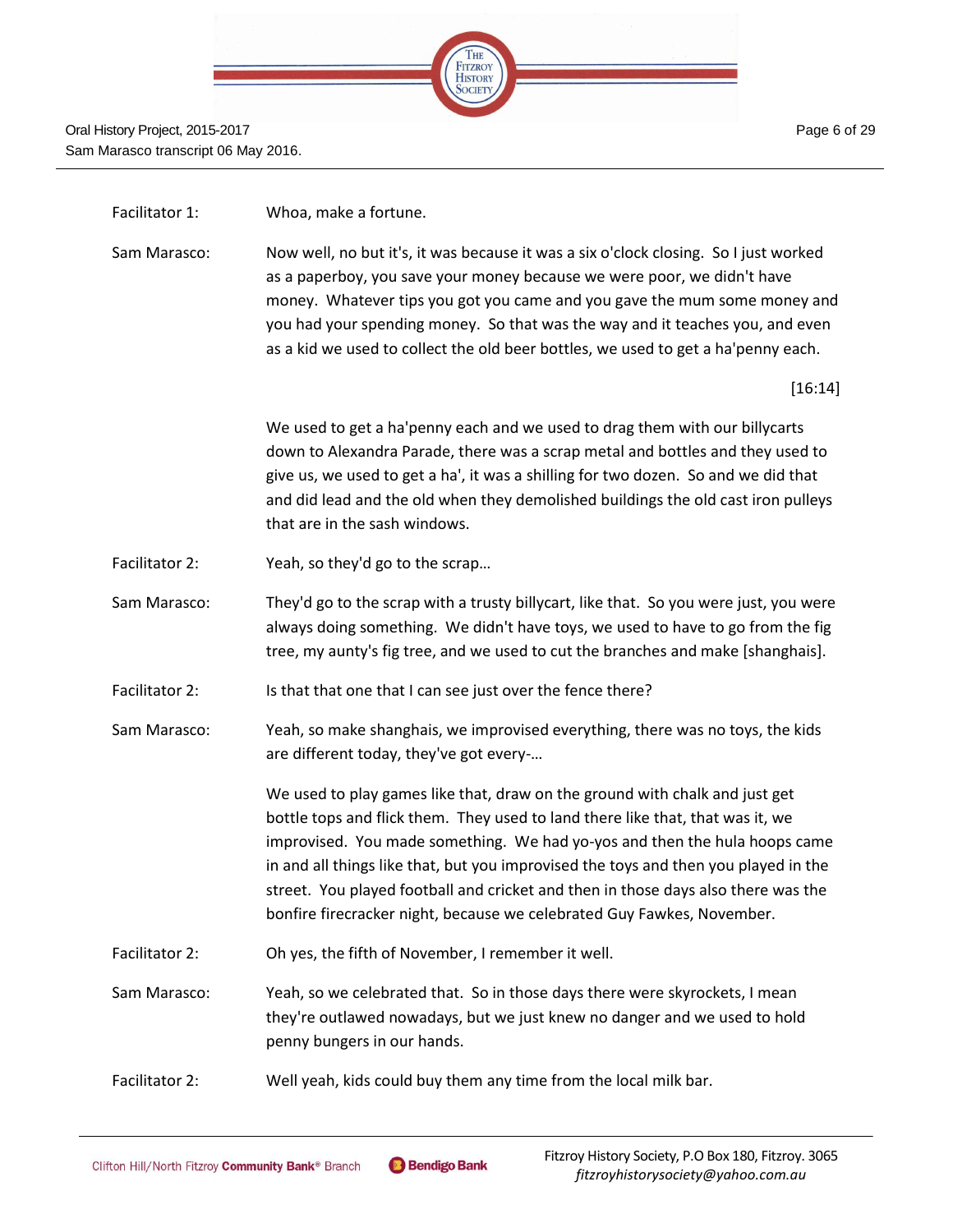

| Sam Marasco:   | Yeah, so those things. What happened, that way there is all the neighbours come<br>together because you've got a bonfire happening.                                                                                                                                                                                                                                                                                                                                                                                                                                              |  |
|----------------|----------------------------------------------------------------------------------------------------------------------------------------------------------------------------------------------------------------------------------------------------------------------------------------------------------------------------------------------------------------------------------------------------------------------------------------------------------------------------------------------------------------------------------------------------------------------------------|--|
|                | [18:21]                                                                                                                                                                                                                                                                                                                                                                                                                                                                                                                                                                          |  |
| Facilitator 2: | Right, so there was that sort of community, yeah.                                                                                                                                                                                                                                                                                                                                                                                                                                                                                                                                |  |
| Sam Marasco:   | A community feel. You could leave your front door open and walk up the street,<br>you can't do that now for fear you don't know what's going to happen. They came<br>in and robberies happen all the time, so the times have changed. But then there<br>was a more community feel, there was more community feel. Then as times went<br>on, even in the '70s they said, there was a leading judge and he was handing down<br>a judgement and he said, you come from, you're no worse than [the gonnas] at<br>Fitzroy. Now, you've got to think how we felt, coming from Fitzroy. |  |
|                | Then later on in the '70s it sort of got gentrified people, it opened up. It opened<br>up and then, and it took off with a flourish. In the '70s I remember we went to the<br>Fitzroy Town Hall and they had a multicultural ball, it was, right, and it was<br>compared by Graeme Blundell of Alvin Purple fame, right, and a few other people<br>on TV. The guest of honour was Gough Whitlam, he was the Prime Minister of<br>Australia and he comes to lowly Fitzroy.                                                                                                        |  |
|                | My dad went up to him and he says, Mr Whitlam, he goes, you're a very<br>honourable man. My dad's short, he was five foot two and Gough's six foot six,<br>right. He starts speaking to him in Italian, and now Gough could speak in Italian.                                                                                                                                                                                                                                                                                                                                    |  |
|                | Yeah, and they held a conversation and at the end Gough's picked him up like a<br>little teddy bear and you cou-, I just felt just the warmth, just the warmth like that<br>coming to Fitzroy because it happened there. The Town Hall, a lot of things<br>happened at the Town Hall. So you've got these significant signposts, the Town<br>Hall, the Fitzroy Bars, the iconic Aqua Profonda sign. Because that was designed<br>just for, the kids couldn't read English, right, so they put it in Italian. The Deep<br>End.                                                    |  |
|                | [20:45]                                                                                                                                                                                                                                                                                                                                                                                                                                                                                                                                                                          |  |
| Sam Marasco:   | Monkey Grip was set there, Helen Garner, she was a teacher at Fitzroy High<br>School.                                                                                                                                                                                                                                                                                                                                                                                                                                                                                            |  |
| Facilitator 1: | Oh, was she? Because she lived in North Fitzroy in that house not far from the<br>High School.                                                                                                                                                                                                                                                                                                                                                                                                                                                                                   |  |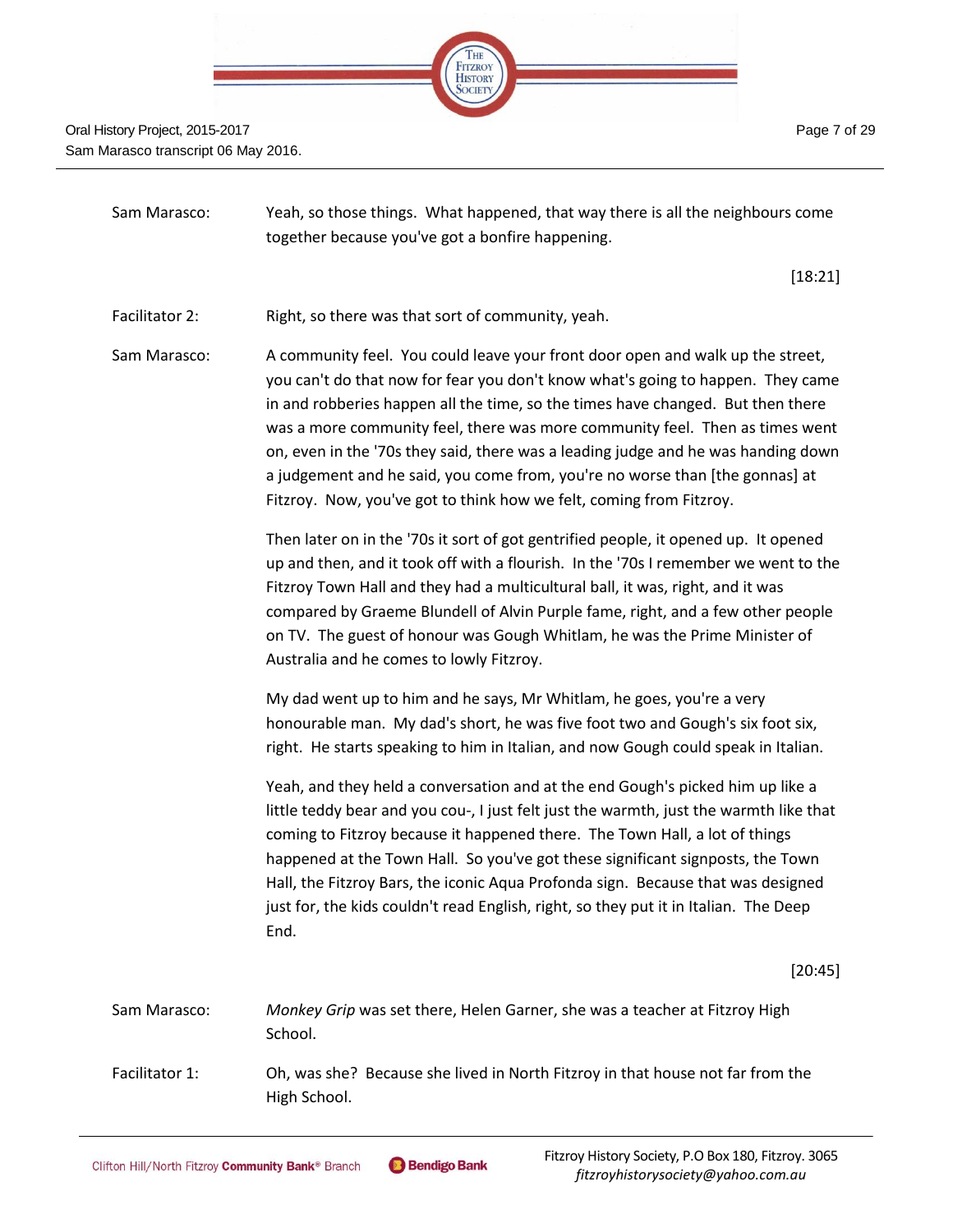

| Sam Marasco:   | Yeah, she was a teacher at Fitzroy High. We went to Fitzroy High, now our teacher<br>was James Mollison, who was instrumental in purchasing the Blue Poles, and<br>Caroline Hogg, Miss [Saalbach], she was our French teacher at Fitzroy High. I went<br>to school with Nadia Tass, the di-, MALCOLM, the movie.                                                                                                                                                  |
|----------------|-------------------------------------------------------------------------------------------------------------------------------------------------------------------------------------------------------------------------------------------------------------------------------------------------------------------------------------------------------------------------------------------------------------------------------------------------------------------|
|                | But her name was Pam Tassopoulos.                                                                                                                                                                                                                                                                                                                                                                                                                                 |
|                | Right, and when I read an interview 10, 15 years' ago she's dropped her age by<br>five years. Now there is a vanity clause, isn't there, right?                                                                                                                                                                                                                                                                                                                   |
| Facilitator 1: | We're all allowed to do that I think. How interesting.                                                                                                                                                                                                                                                                                                                                                                                                            |
| Sam Marasco:   | Nonda Katsalidis, you know Fender Katsalidis, yeah well he went to George Street.<br>Nadia Tass went to George Street together, you have probably heard of Pi the<br>poet, Pi, we all went to school together, Fitzroy. Yeah, George Street and then<br>later on Fitzroy High. Just people that you know kicked on in life, but some of<br>them, they don't want to assimilate with coming from Fitzroy because they think<br>it's a bit downtrodden of the time. |
|                | Well just, well I'm proud.                                                                                                                                                                                                                                                                                                                                                                                                                                        |
| Facilitator 1: | Well, and you'd think people would be because even if they thought it was<br>downtrodden they should be proud that well, you know.                                                                                                                                                                                                                                                                                                                                |
| Sam Marasco:   | They should be proud, of course. You just                                                                                                                                                                                                                                                                                                                                                                                                                         |
| Facilitator 1: | Well in these days it's so gentrified.                                                                                                                                                                                                                                                                                                                                                                                                                            |
|                | [22:41]                                                                                                                                                                                                                                                                                                                                                                                                                                                           |
| Sam Marasco:   | Yeah, I know. But that's just sort of some of the people, the interaction that we<br>had with - another student at Fitzroy High was George Spartels, he was one of the<br>presenters on Play School. One of the original on Play School, George. Yeah, just,<br>people just the memories come flooding back. That was our crowd at school, we<br>had 800 students.                                                                                                |
| Facilitator 1: | Yeah, now was that the one that ended up getting closed down by                                                                                                                                                                                                                                                                                                                                                                                                   |
| Sam Marasco:   | Yes, under Kennett. They started because they did a rigorous campaign, the<br>people.                                                                                                                                                                                                                                                                                                                                                                             |
| Facilitator 1: | Yeah, where it's reopened, is that the same place it was before?                                                                                                                                                                                                                                                                                                                                                                                                  |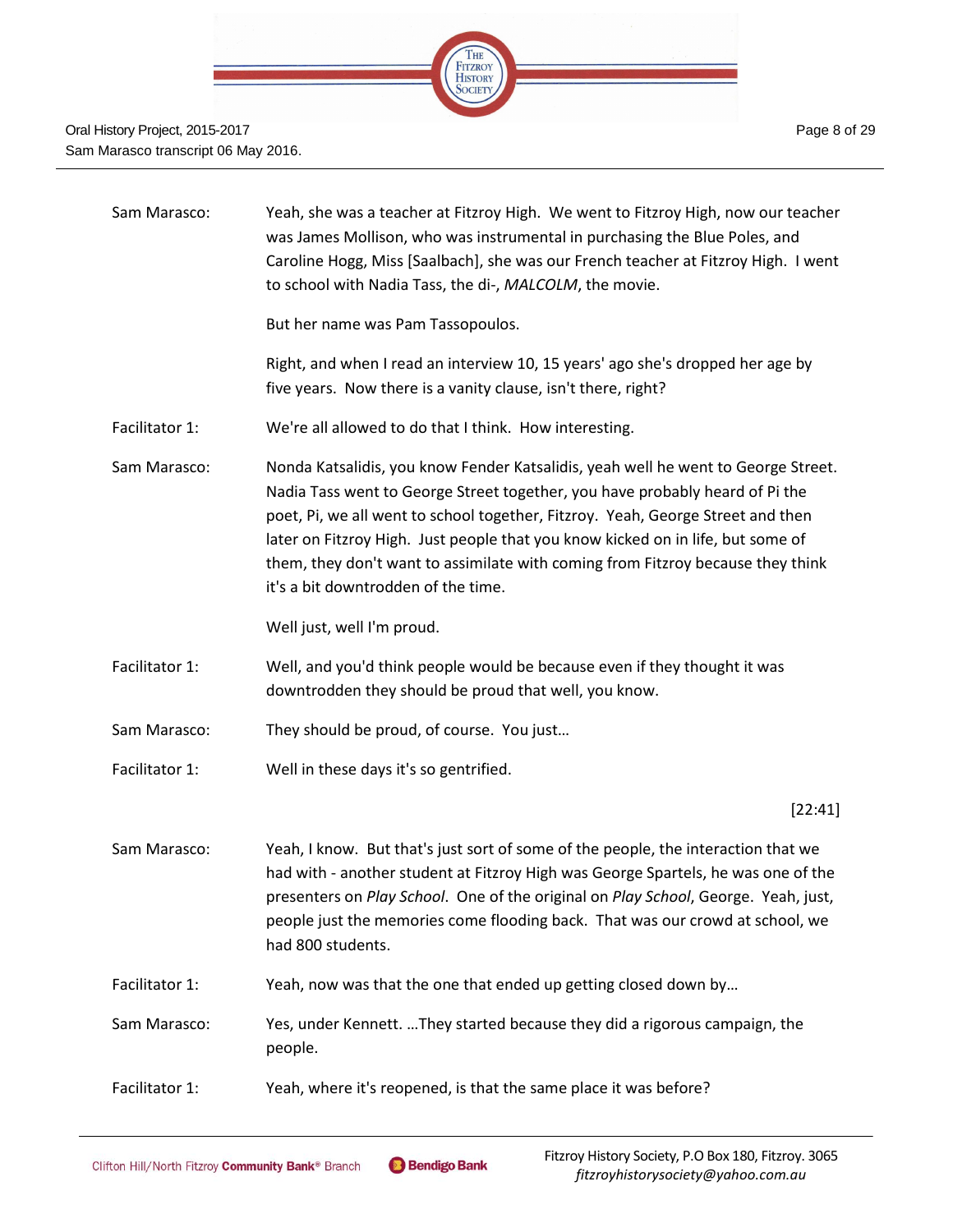

Sam Marasco: Yeah, that's the original site, yeah, it's the original site there, yeah, just really, really good times. Learning, you had good times, and from school - so that takes us into the '70s. The '70s was a time music, The Beatles, things changing. Like and then what happened was the music scene started to flourish and we used to have to…

> Locally there wasn't that much, there wasn't that much. There was T.F. Much More Ballroom in the top of…

Much More Ballroom, right, I remember seeing Ross… Ross Wilson…. He was in The Pink Finks, I think, something. I think he was in a band before Daddy Cool, the Much More Ballroom, and there wasn't much else around music wise. Then later on the pubs started, because we would have to go to the Village Green and all these other places… For music, yeah.

[24:37]

- Facilitator 1: So there wasn't music in...
- Sam Marasco: There wasn't much music, there wasn't much music because also in those times there was the espresso bars, everyone gravitated to the espresso bars because…
- Facilitator 1: So they were like the community meeting.
- Sam Marasco: The community, and then it was like you'd have to, you'd go to Johnny's Blue Room and such, and the Green Room, like that. But there wasn't much. Espresso bars were hangouts for the young kids and…
- Facilitator 1: So what other sort of things did kids do for entertainment?
- Sam Marasco: Then, well there was sport and there was, that was in between study and then the other ones who worked.
- Facilitator 1: Was the football club like an important part of the community then?
- Sam Marasco: Yeah, but the actual football club is, and then we played, we played football with a team called the Fitzroy Stars. We started off in YCW and we started our first year out of King William Street, All Saints Church Hall. Our first coach was Father Fitzpatrick. Father Fitzpatrick, and then we were playing out of McAlister Oval or playing out of Royal Park. So we played there for two years, the next year we got a coach, [John Finlayson], he came to be a youth worker at Fitzroy.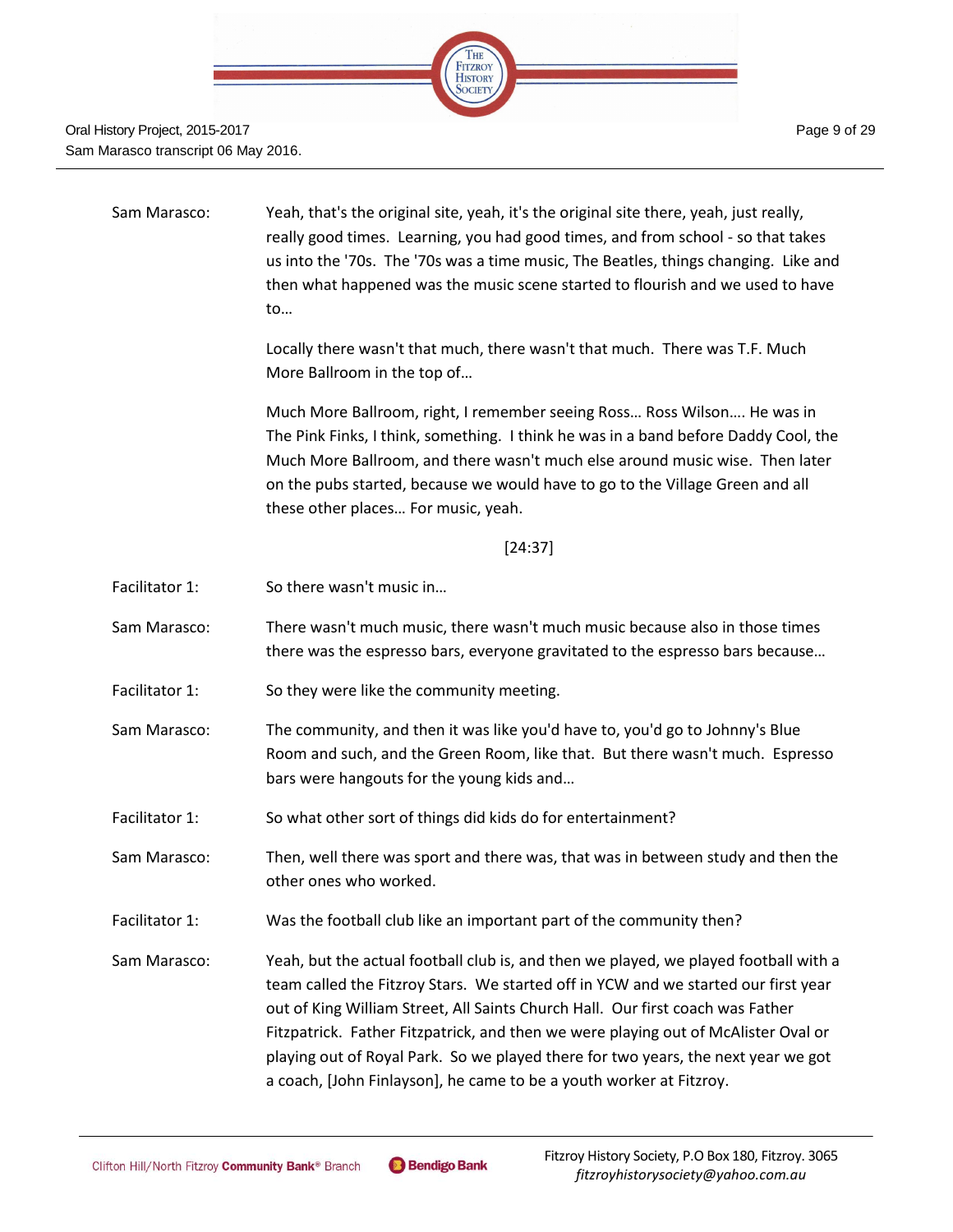

They had their offices on the side of the Town Hall down there, and there was, I think Bill Warner, he was the, I think he was in charge of the youth club prior to that. Because my brother was a youth worker there, too, my older brother and he worked with Harry [Van Morst], Albert's father? Or who was the son? One was the father and one was the son, I can't, yeah. Anyway, and they were, he became a youth worker, John Finlayson, and he was younger than the priest, Father Fitzpatrick, so we said, you're the coach.

[26:50]

So what happened is, we were basically mostly Italians, Greeks, Yugoslavs, a few Australians, but we were more ethnic that we had gone to school together at Fitzroy High. Some from Collingwood Tech, a few from sort of Parade College, so we were mixed. Everyone knew mates from here, there and everywhere so that was the nucleus of the team. So we played two years in YCW and then I think in 1974, '74, we went into the Metropolitan League and what happened was we got half a dozen players, they came from a defunct Westgarth team. So they came down, there was Ronnie Smith and we made him coach.

But what happened, there was indigenous players that came and one of them was [Lloydy Johnson] who happened to be the father of Chris Johnson, three time Brisbane Lions premiership player and one of the last eight who went to Fitzroy at the time of the merger. So I played football, we became a sort of a fusion team. So what happened is we were migrants and we copped barrages through ethnic taunts and the Aboriginal component, they copped it too. But this gave us a bond, a brotherhood.

So what happened was we knuckled down and the first year we played in a grand final on the Fitzroy Football Ground and we got beaten after a dubious timekeeping error. The last quarter went for 35 minutes and we lost by a point. The loser's medal was handed out by Pastor Doug Nicholls, and he used to have his little church up there. When we were at state school he used to come and teach us religious instruction, Pastor Doug Nicholls before he was Sir and knighted. We could associate with him.

Then we made a commitment and we bounced back and we won the grand final the next year and then we won one two years later. We became a successful team.

Facilitator 1: This was the Fitzroy Stars.

Page 10 of 29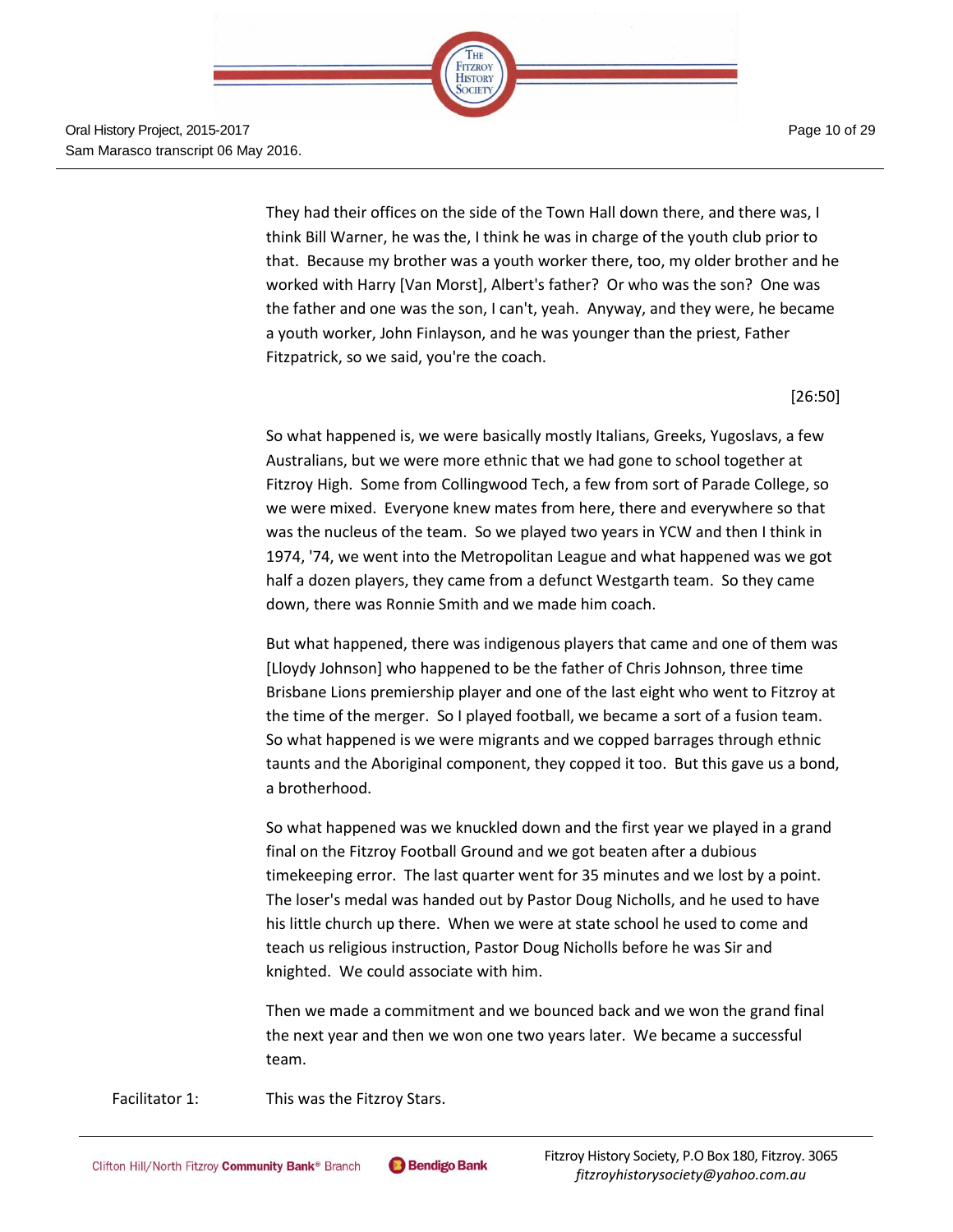| HE                        |  |
|---------------------------|--|
| <b>FITZROY</b><br>HISTORY |  |
|                           |  |
|                           |  |

| Sam Marasco:   | Fitzroy Stars, yeah. So that was that side of the Fitzroy Stars then, but nowadays<br>they are a fully integrated Aboriginal team                                                                                                                                                                                                                                                                                                                                                                                                                                                                       |
|----------------|---------------------------------------------------------------------------------------------------------------------------------------------------------------------------------------------------------------------------------------------------------------------------------------------------------------------------------------------------------------------------------------------------------------------------------------------------------------------------------------------------------------------------------------------------------------------------------------------------------|
|                | [29:43]                                                                                                                                                                                                                                                                                                                                                                                                                                                                                                                                                                                                 |
|                | virtually. What happens is there's always contention because they sort of thought<br>that they started it and they'd take ownership but it didn't happen, because I was<br>there original, and our mates. So, and they look upon me, they've got their team<br>of the century and then they've got the other team of the century. So I'm in that<br>one, and my mates, alright. So there's a divide, and I'm the last link, alright,<br>because I was elected captain but I relinquished it.                                                                                                            |
|                | I said, because the Aboriginal boys, they won't follow me. So I relinquished the<br>captaincy and they still went on and we're still good friends and I see a lot of them<br>down there. That was the football side. The other football side was the actually<br>Fitzroy Football Club, Butch Gale, he was a captain in the 1950s, is a much revered<br>figure.                                                                                                                                                                                                                                         |
| Facilitator 1: | Was Brunswick Street Oval their home ground still then?                                                                                                                                                                                                                                                                                                                                                                                                                                                                                                                                                 |
| Sam Marasco:   | Yeah, and they left there in 1966 and they went to Princes Park for two years and<br>then they went to the Junction Oval. From the Junction they went back to Princes<br>Park and then they stayed there until '84, we went to Victoria Park for two years<br>and then we went back to Princes Park from about '87 to '94. In the last two years<br>the Fitzroy Lions, they played their home games out of the Western Oval. So that<br>became the demise, in '96 they were sent to merge with the Brisbane Bears but<br>technically it was a, we were just exterminated with extreme prejudice because |
| Facilitator 1: | Was it about money in the AFL interstate spread, or                                                                                                                                                                                                                                                                                                                                                                                                                                                                                                                                                     |
| Sam Marasco:   | We didn't have enough supporters and the bottom line is they wanted to get a<br>team, another team, Port Adelaide. So Port Adelaide took Fitzroy's position.                                                                                                                                                                                                                                                                                                                                                                                                                                            |
| Facilitator 1: | Mm, do you think that was about changes in the sort of, the type, the people who<br>were living in Fitzroy in the general population? That football was less important?                                                                                                                                                                                                                                                                                                                                                                                                                                 |
| Sam Marasco:   | No, the general population didn't follow Fitzroy because our players, we had a<br>feeder area from the East Doncaster and Balwyn,                                                                                                                                                                                                                                                                                                                                                                                                                                                                       |

[32:20]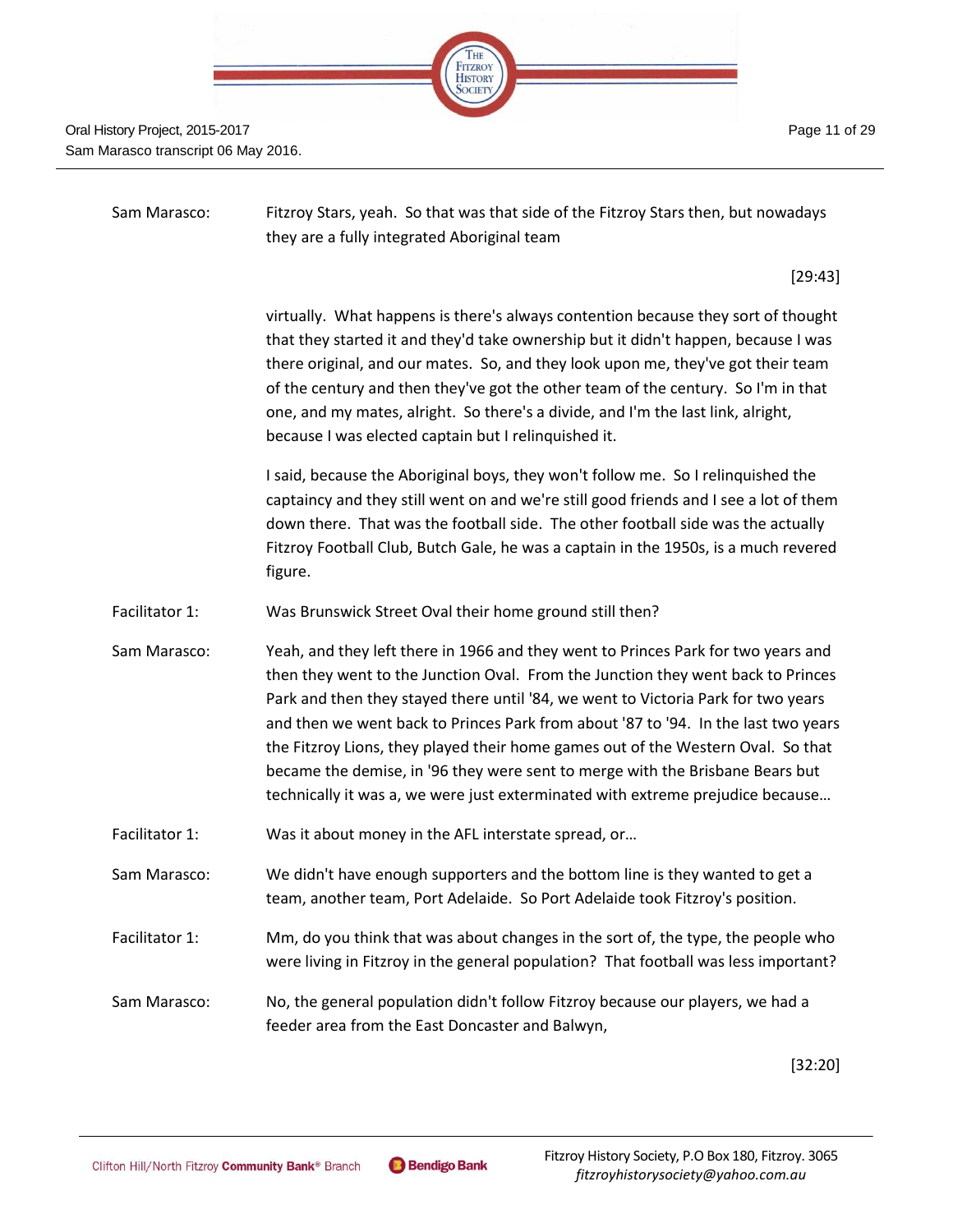

> Templestowe region. That's where - and also we had the country zone down Camperdown, Kerang, those areas in the Hampden League. So our country footballers came from there and our local footballers, we got [Bruce Perton Osborne] from here, Johnny Blakey and many, many more.

What happened was the Fitzroy Council was always at loggerheads with the Club, they couldn't reach, they couldn't reach an agreement about - the ground was too small, Brunswick Street Oval, it had limitations. Because that was the start and now no local grounds exist today.

- Facilitator 1: Because they only ever had that one stand after the other one burnt down, didn't it?
- Sam Marasco: Yeah, there was only one stand left but they wanted to come back and use it as a training base. There was under one councillor, Councillor Angela [Ireland], she opened her arms and invited them back, so Fitzroy used to come and train. But they still, they're still the local amateurs' team, Fitzroy who are still represented, we're in the Fitzroy strip. So and they're honoured by the actual Brisbane Lions because Brisbane Lions gave them the right to use the name.
- Facilitator 1: Right, because they have, and they have junior teams and everything, don't they?
- Sam Marasco: Yeah, junior teams, yeah. I was instrumental in the formation of that team because another, Alan Moore who used to live in, his father had [CC Moore] opposite the [Markus Law]. They used to make woodblocks for butchers' blocks. His daughter used to go to kindergarten with my niece and he said Sam, you used to play football, why don't you come and help the kids play. I said, he goes, well, and we ended up going to the then VFL and we saw one of the Daniher brothers was a Mick Daniher. We said we want a young team, we want to form the team. So eventually they let us in.

[34:45]

To see it flourish now, I'm so proud. I've got my 14 year old nephew playing in the Fitzroy, carry on the tradition. Because I played with the Fitzroy Stars and…

- Facilitator 1: So are they part of the VFA now?
- Sam Marasco: No, it's just the league, yeah. …But they're in B Grade, they're in B Grade so they're doing well. So that's a good thing because it's local football. I went there on ANZAC Day and they were playing against AJAX and they played the game and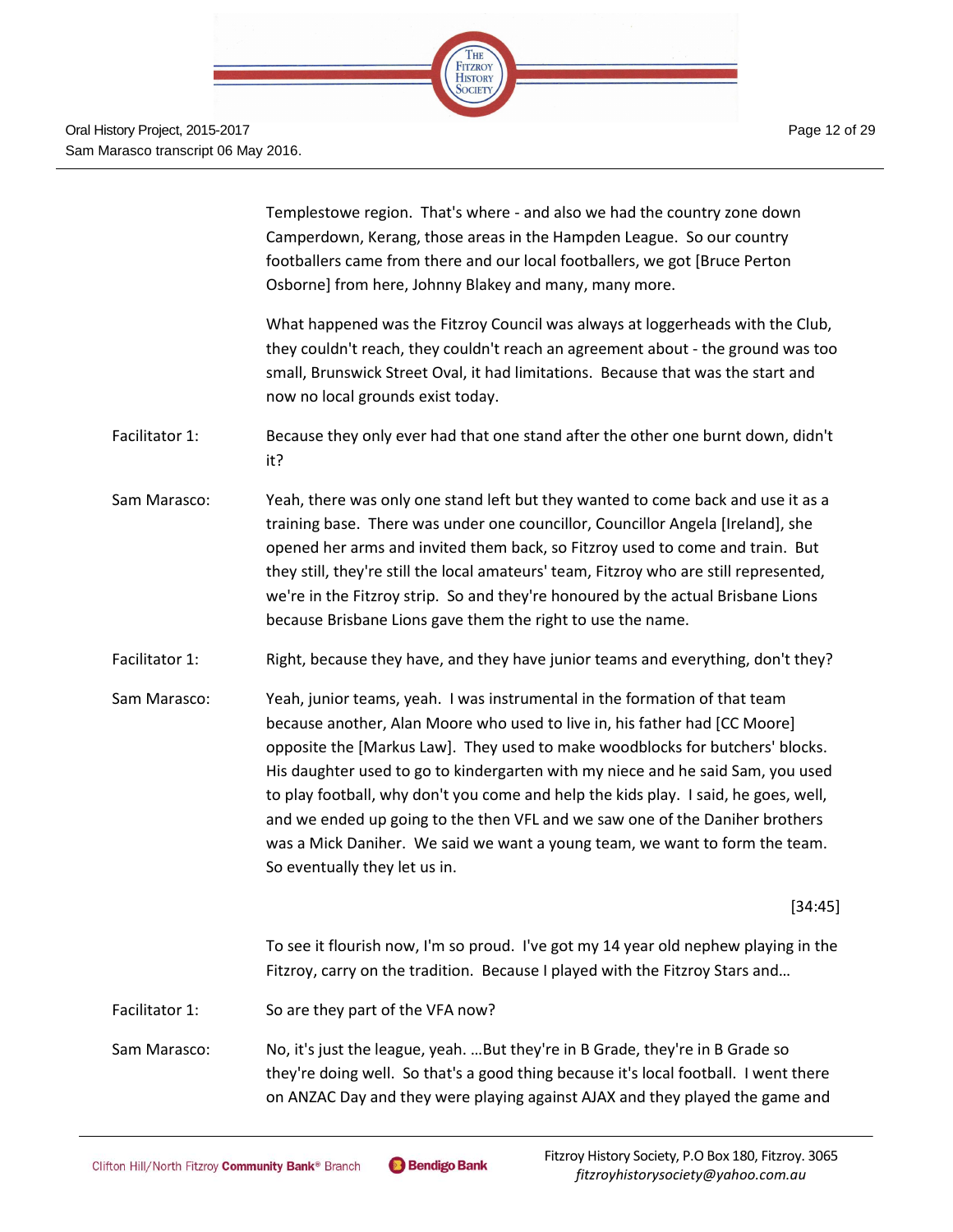| THE<br>FITZROY<br>HISTORY |  |
|---------------------------|--|
|                           |  |
|                           |  |

at halftime, it happened to be ANZAC Day, they went to the cenotaph there and they had the service.

Facilitator 1: Yeah, I heard the bugle from home.

Sam Marasco: Yeah, they had the service and someone read a letter from one of the soldiers who happened to be a Fitzroy player in 1916. They'd mentioned that - oh, I'd like to get a transcript of it - that we owe you three pounds or something from back payment. So he was in France, Fromelles, at the time. The goose bumps, you just become overcome because it's still Fitzroy, it's still there… and the cenotaph happens to be there, which other ground has it? It's, to me it's like sacred ground.

> When we used to play out at Princes Park I used to come home with my nephews after the footy and I'd go past Brunswick Street and if we'd win I'd beep the horn three times and my nephews would go why, uncle Sam? I says, we have to let all the spirits of the past, all the ghosts know that we won. That's how it is, it's sacred ground.

Facilitator 1: Yeah, I remember that from country footy when we won, when we went past our oval we did the same thing.

[36:46]

- Sam Marasco: Yeah, it's the ritual these things. Then we move onto, I've seen the formation of Brunswick Street because it then became a leading food centre.
- Facilitator 1: So what was it like, like say in the '50s or '60s before it became sort of gentrified and full of cafés? What sort of shops and things were there then?

Sam Marasco: Well shops, there was, in Smith Street they were emporiums, they were big shops. …Big furniture, there was Paterson's up the road there and there was… Mostly commercial. Smith Street was one of the most important shopping strips in the '50s-'60s.

Facilitator 2: The Foy & Gibson.

Sam Marasco: Foy & Gibson, the Foy & Gibson is on the actual location where the new Coles is, yeah, and then across the road there was Paterson's, then further up where Kathmandu is the Diamond Cut Lingerie, that was a big - then coming down there was Hickory House, Hickory House off Moor Street and there was Watersun,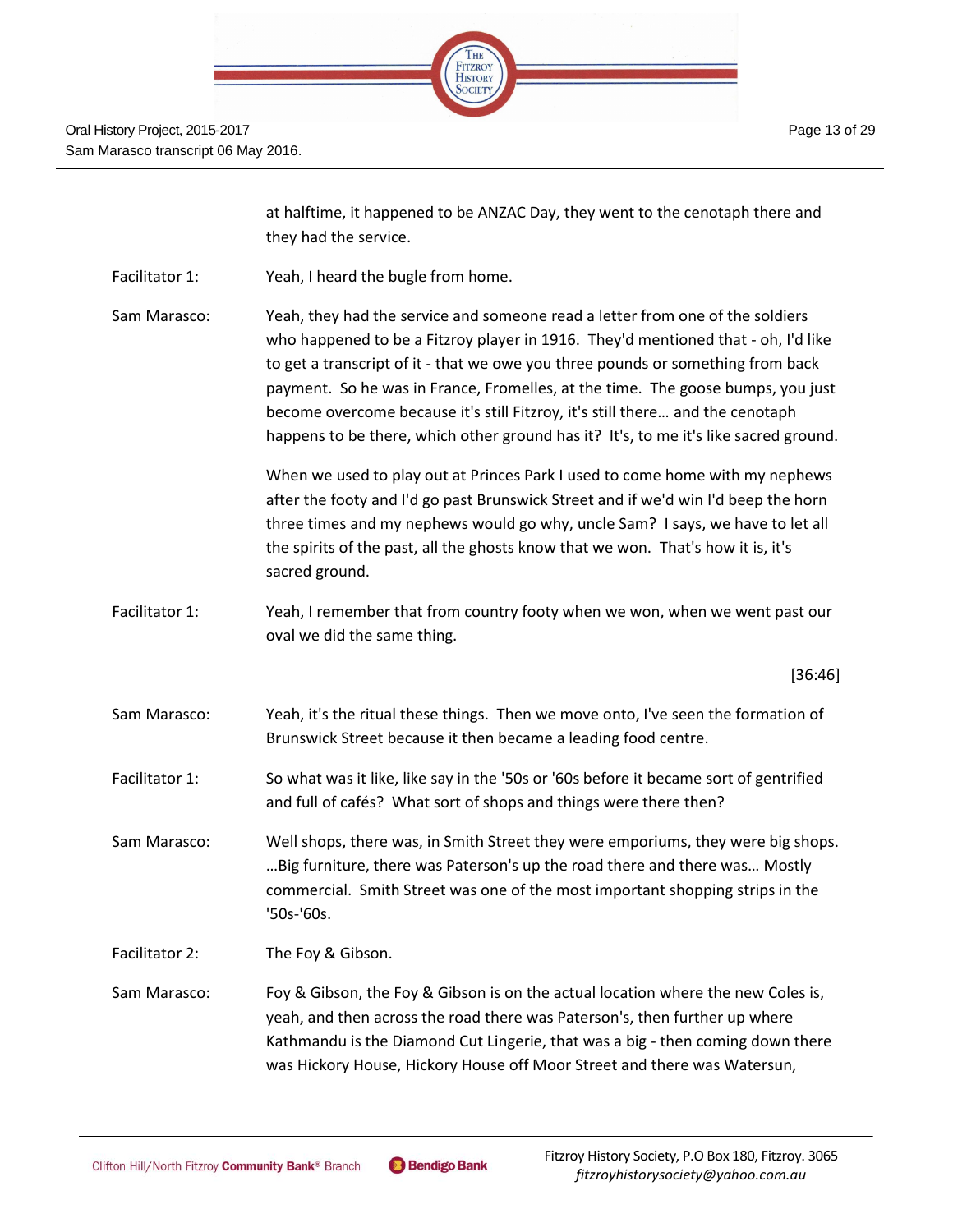

> Watersun they used to make the bathers. They were the precursor to Speedo, they were the big company before.

You mentioned Foy & Gibson and Foy & Gibson when Haydn Bunton, the legendary Fitzroy player won three, triple Brownlow medallist, he used to go from department to department, right? They'd sit him there and then they'd go upstairs to hardware and all the women would swoon after him because he had the matinee idol looks, Haydn Bunton. They used him as a ploy like that, he did, he was like a film, he looked like a David Niven. Things like that, these stories that really happened.

[38:56]

Just all these - yeah, and they were big departments stores and I was mentioning to [Marion] that the florist shop, the florist shop, I remember that was a place called [John Cornish] who was fine, he was fine tailor made suits. Because when we had to go to a school formal or a school social in those days to get a bow tie from there or something, the fancy ties and that. But I remember specifically he had the sign [speaka L'italiano], Italian is spoken here. Those things, and people used to come.

They used to come from Preston, Northcote, all the neighbouring suburbs, to shop in Smith Street. Because there were butcher shops galore, there were green grocers, and it happened in all other shopping strips in other suburbs but Smith Street was really dense and there were just…

Facilitator 1: Yeah, so it was more important then than Brunswick Street as a shopping...

Sam Marasco: Oh yeah, Brunswick Street. Brunswick Street just had no, it wasn't, it was just a mish mash, Brunswick Street. Until the '80s and it just started, started Henry Maas did the Black Cat, I remember Stephanie Alexander did The Seagoing Vegetable, there was the The Flying Trapeze. The Flying Trapeze was on the corner of Moor Street and the other one, this little other, King William Street. It was on the corner there. …Yeah, The Flying Trapeze, that was - then oh, on the Collingwood side, sorry, there was the Last Laugh. …The Last Laugh on the corner where the - now, the Last Laugh, that used to be an actual, it used to be an actual unemployment centre.

Facilitator 2: Oh was it, aren't we back to Smith Street then for the Last Laugh...

[Over speaking] [41:02]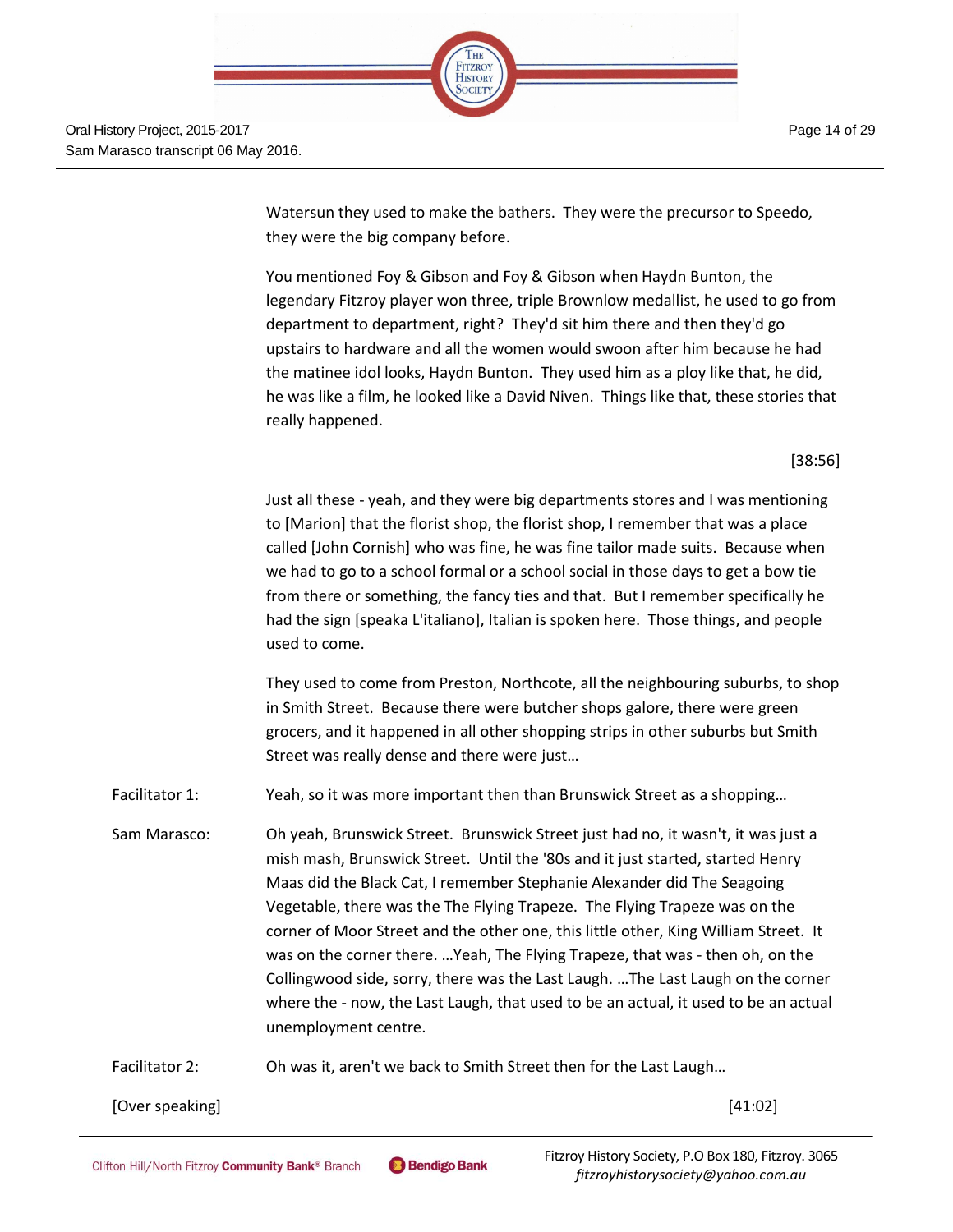

| Sam Marasco:   | Yeah, the Last Laugh, yeah.                                                                                                                                                                                                                                                                                                                                                                                                                                                                                                                                                                          |
|----------------|------------------------------------------------------------------------------------------------------------------------------------------------------------------------------------------------------------------------------------------------------------------------------------------------------------------------------------------------------------------------------------------------------------------------------------------------------------------------------------------------------------------------------------------------------------------------------------------------------|
|                | Yeah, but it was on the actual Collingwood side just over on the corner where the<br>tram terminal is.                                                                                                                                                                                                                                                                                                                                                                                                                                                                                               |
| Facilitator 1: | Because that was around for quite a long time, wasn't it, the Last Laugh?                                                                                                                                                                                                                                                                                                                                                                                                                                                                                                                            |
| Sam Marasco:   | Yeah, and then, oh and opposite there where the tram turns I think it's, oh, I<br>forget the name, [Sifka's], or, it's a wine bar where the actual tram turns.<br>In Gertrude Street, yeah, I forget the name of the wine bar there but they used<br>to be the Victorian Aboriginal Health Service on the corner. When the great<br>Muhammad Ali, the world champion boxer, championship heavyweight boxing<br>champion, he was making a Soother's commercial in St Kilda Road and he also,<br>that was the time he came for the Logies. Remember when Bert Newton said, I<br>love the boy.          |
|                | Right, and he, he stops, he stops there and I've got an actual, I've got an actual<br>photocopy of the photo of him with this little Aboriginal girl like that. He goes, I'm<br>going to come back and I'm going to bring you books and tapes and so you learn,<br>to help you. What happened, all the traffic was banked back to Brunswick Street<br>because everyone stopped, the great Ali. He stopped everything. People were<br>running out and they were getting him to sign dollar notes, whatever, pieces of<br>paper. The Ali, he came to Fitzroy, he came to Fitzroy, the great Ali, yeah. |
|                | [42:42]                                                                                                                                                                                                                                                                                                                                                                                                                                                                                                                                                                                              |
|                | Because, I wrote a story on Arthur Kemp, he was a boxer, he was a welterweight<br>boxing champion of the time and he's a resident of Fitzroy. He gave me his sort of<br>copies from The Ring magazine of the '70s and amongst it was that because                                                                                                                                                                                                                                                                                                                                                    |
| Facilitator 1: | Oh, the story about Ali?                                                                                                                                                                                                                                                                                                                                                                                                                                                                                                                                                                             |
| Sam Marasco:   | Yeah, and he's central to the story because while everyone was banked around,<br>the whole crowd, Arthur Kemp, Archie, he goes you're not the king of the world,<br>I'm the king of Fitzroy.                                                                                                                                                                                                                                                                                                                                                                                                         |
|                | Ali, with his quick wit he goes no, you're the ugliest. Right, and I had to, because I<br>was writing a story for a U3A writing group so I had to get a verification of another<br>boxer at the time, just to substantiate it, yeah, and it was right. He's still a local<br>figure and sometimes you see him from of the House of Welcome there in<br>Brunswick Street because he knows a lot of the people there. He's an ex-boxer                                                                                                                                                                 |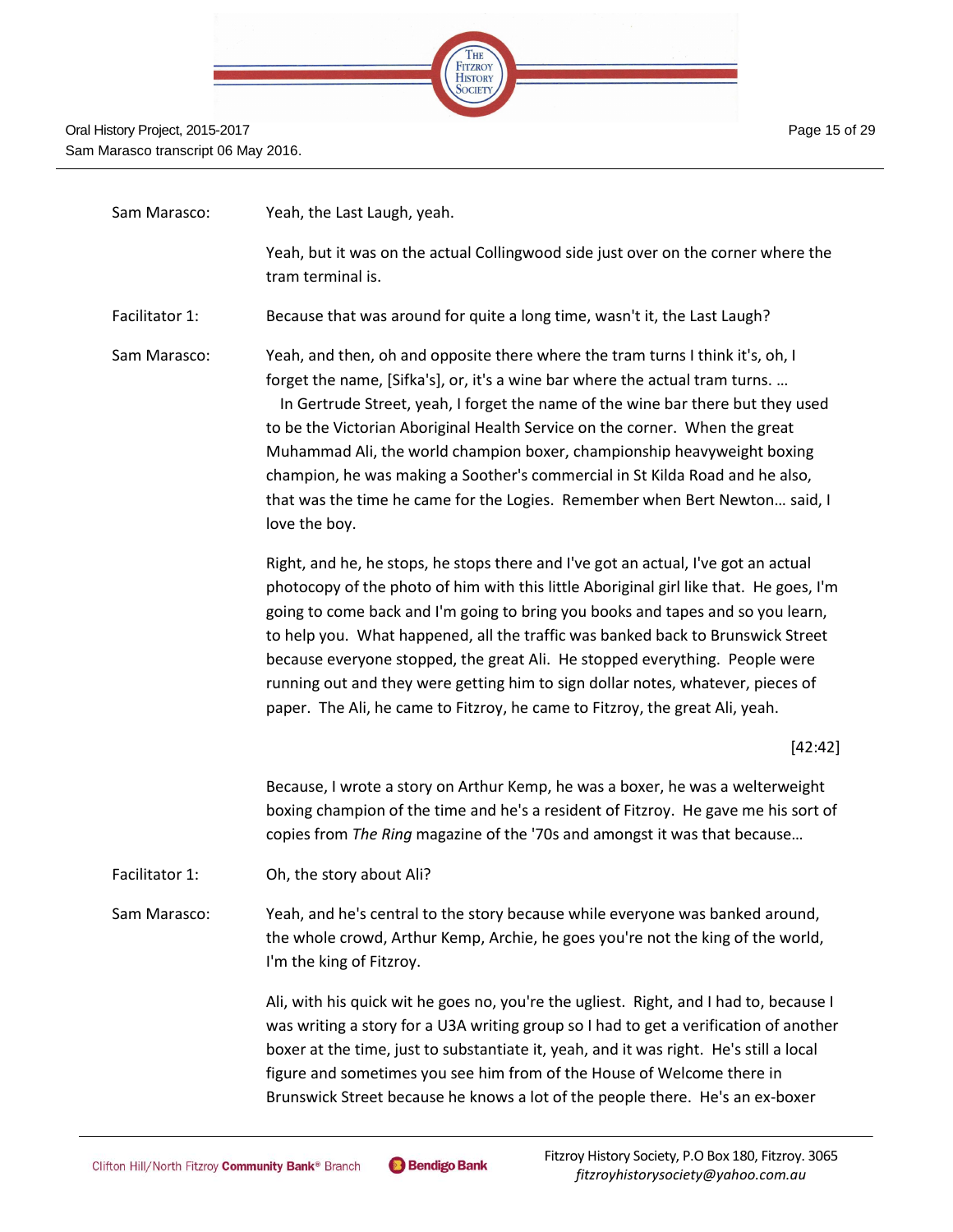| <b>THE</b><br><b>FITZROY</b><br><b>HISTORY</b> |  |
|------------------------------------------------|--|
|                                                |  |
|                                                |  |

and sort of, you know. That's what, also Fitzroy is the local characters around, you see them, you know, and they're sort of emblematic of the time and the era and they're forever going.

It's just this thing that you always acknowledge, how you going, how you going? Because we're brought up in those times where values were different, you helped each other. Someone on hard times is you slip them \$5, like this. There's just sort of this camaraderie because it is a little town, it is a little town. But now with the influx of new buildings going up, apartment complexes, suddenly you turn around - I just about went past on the corner of Napier Street, no George Street where origin-, it was Manfax before, they've just pulled it down. So another big complex is going to go up. So bit by bit it's going to lose its soul.

Facilitator 1: Yeah, because it makes for a more transient population too, having...

[45:09]

Sam Marasco: Living in Gore Street was, they wanted to build, two doors down from here they wanted to build a five storey complex. They would've seen into our backyard down there when we lived there, so I went to VCAT, I went to VCAT just as a local citizen and I put in my objection and then a few of my neighbours had to employ town planners and lawyers on their behalf. I said, this is no good for the area. They said, how does it affect? Well, I says, I don't want people peeking in like that.

> So that got stopped, or the people didn't go ahead, the actual developers. But we fought. We fought when the Coles New World supermarket was happening with Val Noone, he was a member.

- Facilitator 2: Yeah, I was protesting that one.
- Sam Marasco: Yeah, and we had our protest group called GAAG, Gore Area Action Group, GAAG. I mean Val brought out this little leaflet with a cooee on the front, like, and there was Bill Morgan [Pailor], he was a lawyer, criminal lawyer, and his wife and a lot of people in the area. We really rebelled against that but what we did get we stopped the semitrailers loading, going up Gore Street. So they have to come up St David Street off Smith Street. We stopped that, we stopped that because that was people power. It still went ahead, but we got a few amendments for the area.
- Facilitator 1: Well yeah, and sometimes it's the best you can do.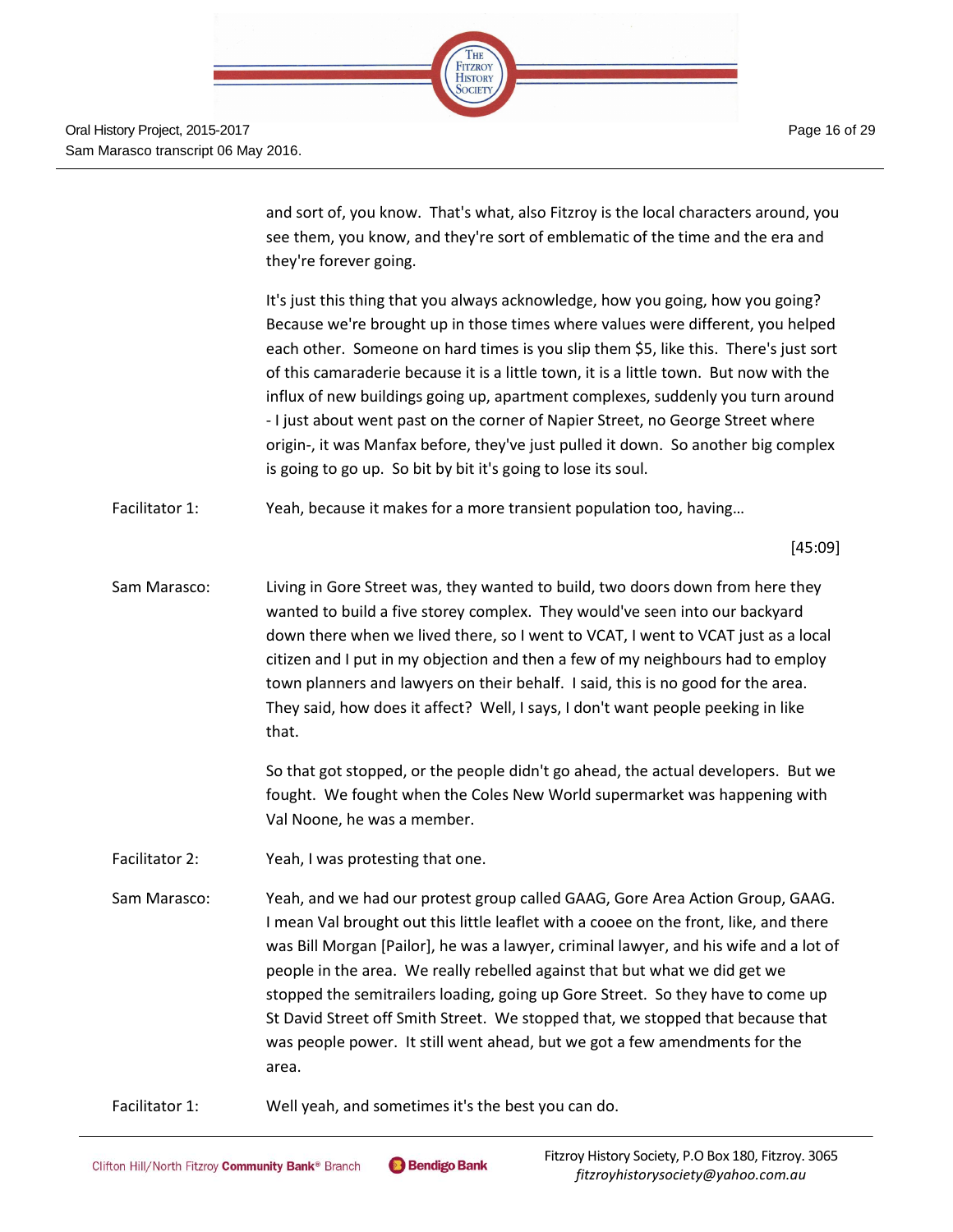

| Sam Marasco: | So you see these things and the visions are for the future. Smith Street, single       |
|--------------|----------------------------------------------------------------------------------------|
|              | storey buildings, they're going to be infill and if it's a double storey it's got more |
|              | change of staying. Because the way that it's going to go it's going to be the same     |
|              | as what you see in Northcote in High Street along there. Complexes all up and          |
|              | down, and that's what, when the community loses its soul. Because what                 |
|              | happened is Brunswick Street became a flourishing night time district,                 |
|              | entertainment. So people came from the other suburbs who scorned Fitzroy               |
|              | years and years ago.                                                                   |
|              |                                                                                        |

[48:04]

- Facilitator 1: Yeah, so it's something not for the locals but for the, yeah.
- Sam Marasco: Yeah, but what happened is the locals, the locals have to put up with cleaning up the mess because we live here. You've got your bottles strewn in the front there and you have to put up with that and the mess that they make, but we live with it. I always said there should be like tollgates, people coming in, protect our area. Because we have to clean it, we have to clean it in the end because we look after it. I just happen to be a good neighbour because I'll pick up some rubbish that's there.

If some of my neighbours throw dirt, throw, break glasses when they have a party I'll go and tell them. Because I'll say you've been in Fitzroy five minutes, you've got to respect the area and the people that live there.

- Facilitator 1: I always think that, how hard is it to pick up a bit of because I always pick up glass when I take the dog for a walk up the park. Like, how hard is it to put it in the bin?
- Sam Marasco: It's like that, yeah. It's just, that's what I see of the area becoming and it's just a lot of people now - and, you know, I ring up the radio pretty frequently on the sports station and they know I'm from Fitzroy and they jibe me about the hipsters. I said, don't give me hipsters, we were here in the '70s, I was wearing hipsters for crying out loud. These hipsters have been around and they make out, you know. I just got a pamphlet for Stephen Jolly in the letterbox and he said the average wage in Fitzroy is \$2400 a week…. \$2400 a week. I said, where do we get [our money]?... I've got it in there, yeah, \$2400.

[50:01]

Facilitator 2: That's gentrification with a capital G I think, isn't it?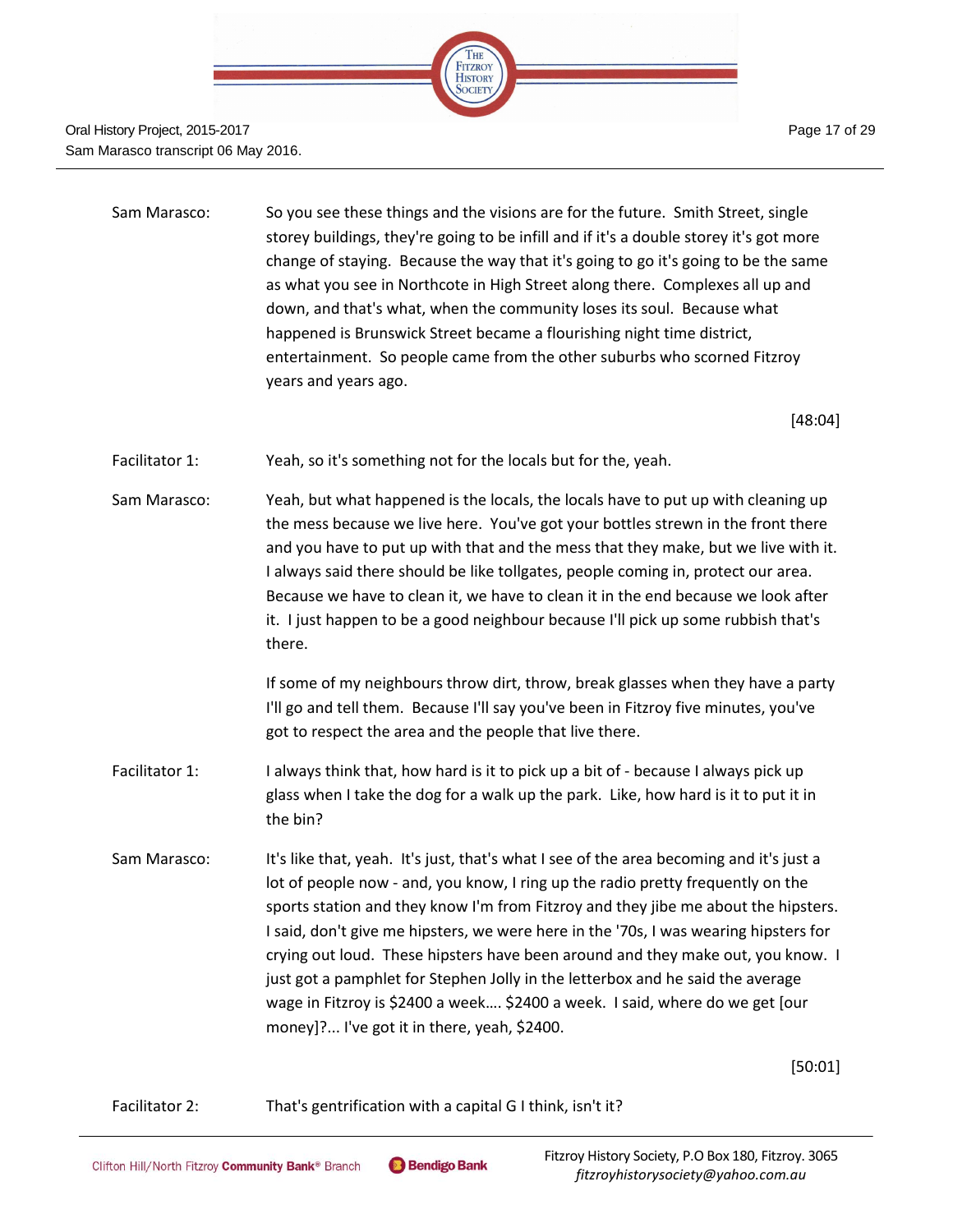

| Sam Marasco:   | Yeah, so and these people and what happens is they come and they go to all the<br>fine restaurants, so Smith Street suddenly has taken the lustre from Brunswick<br>Street.                                                                                                                                                                                                              |         |
|----------------|------------------------------------------------------------------------------------------------------------------------------------------------------------------------------------------------------------------------------------------------------------------------------------------------------------------------------------------------------------------------------------------|---------|
|                | Gertrude Street has always been knocking on the door, but that's more shops like<br>fine artisan type shops. If you go there they've got shoemakers, dressmakers, fine<br>furniture stores there. So, and it's a real good bookstores.                                                                                                                                                   |         |
| Facilitator 1: | Yeah, it's maintained that, and art galleries and sort of that, yeah.                                                                                                                                                                                                                                                                                                                    |         |
| Sam Marasco:   | Yeah, an art gallery feel there. But Smith Street more for the shopping complex<br>and now it's really spawned with the eating side. Brunswick Street, it's sort of<br>dragging its heels because they put up the rents. They put up the rents and so<br>you can't have your cake and eat it too.                                                                                        |         |
| Facilitator 1: | Don't get me started, I think it's a conspiracy  It's a developers' conspiracy to get<br>rid of them all.                                                                                                                                                                                                                                                                                |         |
| Sam Marasco:   | Yeah, and Around Fitzroy there's other sort of landmarks that while it doesn't fit<br>in Fitzroy, but you've got the Fitzroy Gardens.                                                                                                                                                                                                                                                    |         |
|                | That's more East Melbourne, isn't it? You've got the Exhibition.                                                                                                                                                                                                                                                                                                                         |         |
| Facilitator 1: | Yeah, well and Edinburgh Gardens which is North Fitzroy but it's kind of, a lot of<br>Fitzroy people spend time there.                                                                                                                                                                                                                                                                   |         |
| Sam Marasco:   | Edinburgh Gardens, yeah.                                                                                                                                                                                                                                                                                                                                                                 | [51:36] |
|                | These, sort of these little perimeters things happen just around the outskirts of<br>Fitzroy. I've seen it really change, really change.                                                                                                                                                                                                                                                 |         |
| Facilitator 1: | When the Council changed from, because it used to be just Fitzroy Council and<br>when that amalgamation happened, which when we were talking it was a Kennett<br>thing, was it? Or the '90s. Did that, was that a noticeable change living here, that<br>when it changed to Yarra?                                                                                                       |         |
| Sam Marasco:   | Yeah, well suddenly they changed all the rubbish bins and they brought out those,<br>you had City of Fitzroy on your no advertising stickers and they became Yarra, the<br>sort of logos and all this. So incorporating the other sort of There was parts of<br>Carlton, there was part of Richmond, City of Yarra. So you weren't that one<br>municipality. Fitzroy was formed in 1858. |         |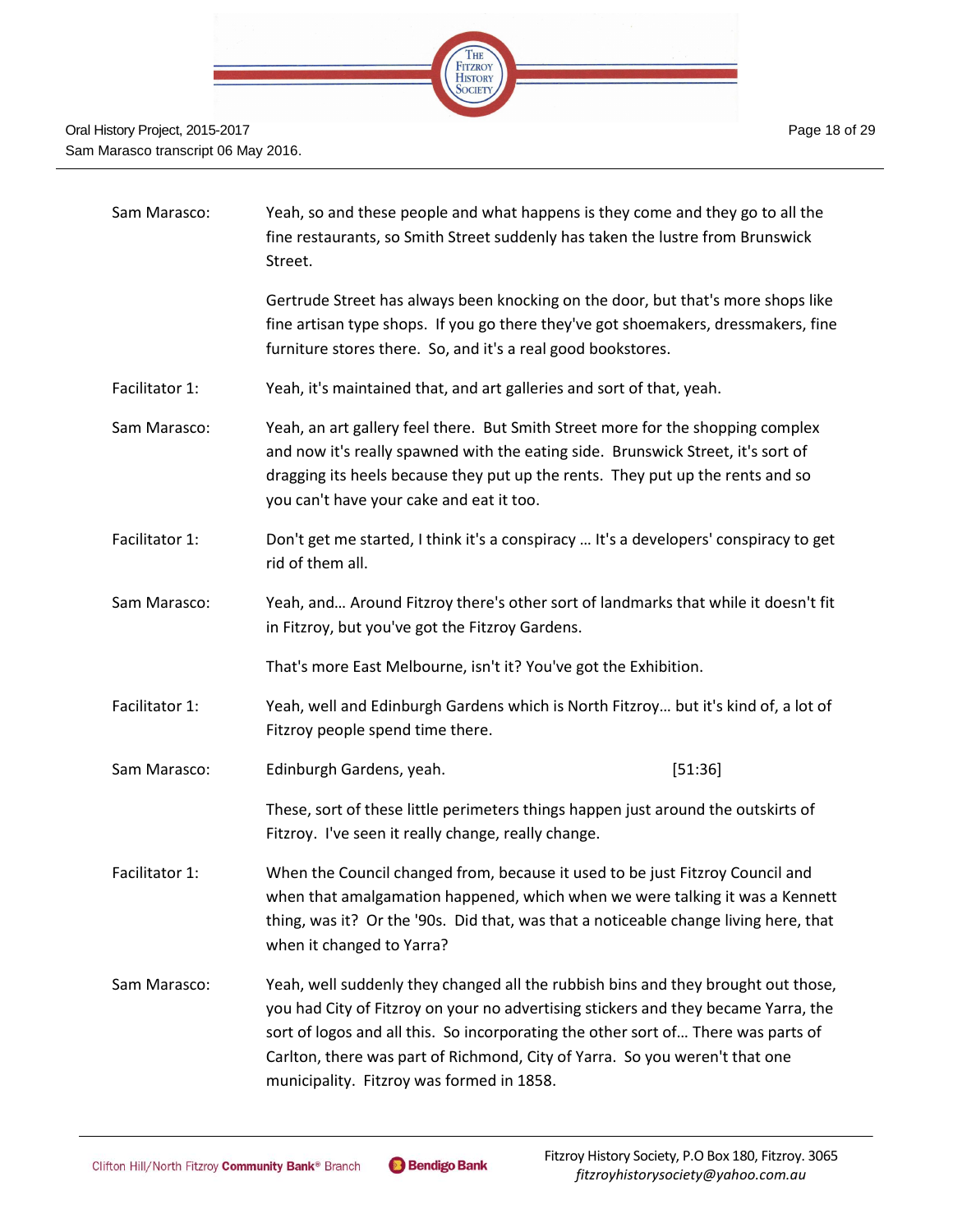

| Facilitator 1: | Did it make a difference to like the services or your relationship with the<br>Councillors, that sort of thing, do you think?                                                                                         |
|----------------|-----------------------------------------------------------------------------------------------------------------------------------------------------------------------------------------------------------------------|
| Sam Marasco:   | Not really, not really. It was just made, it was more streamlined. It was a message<br>from upstairs from the Victorian Government just to streamline things. Your rates<br>went up, of course, which they always do. |
|                | Yeah, and services and such. But then that lost a bit of its soul too because it was<br>suddenly Fitzroy.                                                                                                             |
| Facilitator 1: | Well yeah, that's what I sort of wondered. Like you lost that local kind of<br>identification.                                                                                                                        |
| Sam Marasco:   | That local feel, yeah, the local feel.                                                                                                                                                                                |
| Facilitator 2: | Mm, well I was thinking that because now for some things you have to go to<br>Collingwood Town Hall for parking tickets, or Richmond for planning permits.                                                            |
|                | [53:23]                                                                                                                                                                                                               |
|                | Everything used to be like in Fitzroy at Fitzroy Town Hall.                                                                                                                                                           |
| Sam Marasco:   | In Fitzroy yeah, yeah. It was more centralised.                                                                                                                                                                       |
| Facilitator 1: | Yeah, no I was incensed when I had to go to Richmond for an [IDAP] meeting<br>recently, I was like what? What's it doing at Richmond?                                                                                 |
| Sam Marasco:   | Yeah how's it going? Not bad there? Oh, you know.  Yeah, we'll just give it a bit<br>of a rest for a minute, yeah.                                                                                                    |

[Audio recording break]

Sam Marasco: …following Fitzroy, and Fitzroy was always a downtrodden side, we used to finish at the bottom of the ladder pretty frequently. But what happened was it engendered sort of spirit, friendship, amongst all the supporters. We used to camp out for finals tickets, it would've been the '70s, and they let us sleep under the grandstand, under the club rooms there, under the grandstand. I remember Bert Newton coming along just to lift everyone's spirits and tell them a few jokes and that and that's how it was in those days.

> They used to have, the footy club used to have the pleasant morning, pleasant Sunday mornings, and even going back my mother was the housekeeper to Alan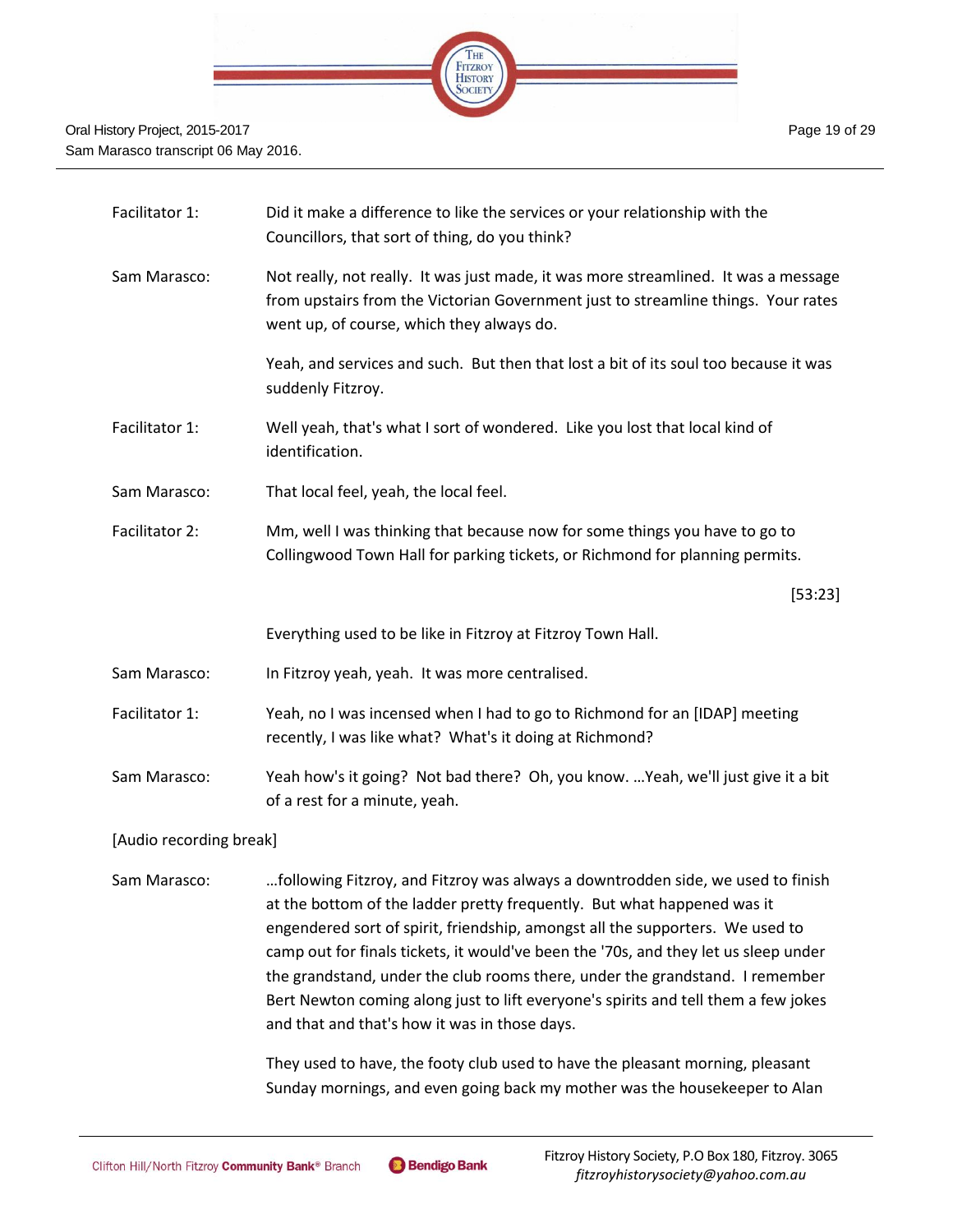

> Butch Gale who owned the Birmingham Pub on the corner of Johnson Street and Smith Street. She used to work as a kitchenhand and also she used to clean upstairs. The great Butch Gale, he had a few young kids and we were poor at the time and one of them had an old football which was really tattered and everything. I said, Mr Gale, can I get the bladder please? He let me have it and I took it home and my dad, being a shoemaker, he put a patch on it and suddenly we had a real football.

THE FITZROY **HISTORY** SOCIETY

[55:29]

Even though it was a bladder, to us it was like heaven because we had a football instead of the rolled up *Sun* newspapers and we used to, whatever. That's just sort of things that - and we went to George Street State School and we won our school's division grand final and they said if you win that you can get to train with the Fitzroy team.

You can meet the players. So we ran a lap and there was Kevin Murray, Kevin Wright and you get to meet you heroes. You're a young kid, it's a big thing. The closest that you could get to them. It was great. There was, across the road from the Perseverance, the Perseverance at the time Allan Ruthven, the Baron, he was a Fitzroy Rover and Brownlow medallist 1950, he owned the Perseverance. Across the road was the Regent picture theatre, the old Regent picture theatre. It's now, it's now sort of a grey, dark, two storey office complex.

From that little lane where there's a 7-Eleven on the corner, there's that lane that goes to the back like of the Universal on that side, Victoria Street, and that was the Regent picture theatre. That's where they used to film *Sunnyside Up*, and *World of Sport*, Channel Seven used to be there. I think it was later at, that was later at Dorcas Street but they used to film *Sunnyside Up* and it was a picture theatre. We used to pay, it was threepence to get in and it was threepence to buy an ice cream at half time. So we used to go there as kids, and that was your entertainment, you would get to go to the pictures.

Facilitator 1: Yes, I wondered what you spent your paper money on, so that was the sort of thing, yeah.

Sam Marasco: Yeah, there was the pictures, yeah, there was the pictures. The pictures, and you'd have to come home because in those days we didn't have TV. TV came in 1956 but my dad was against it because he was a literary man and he says, you've

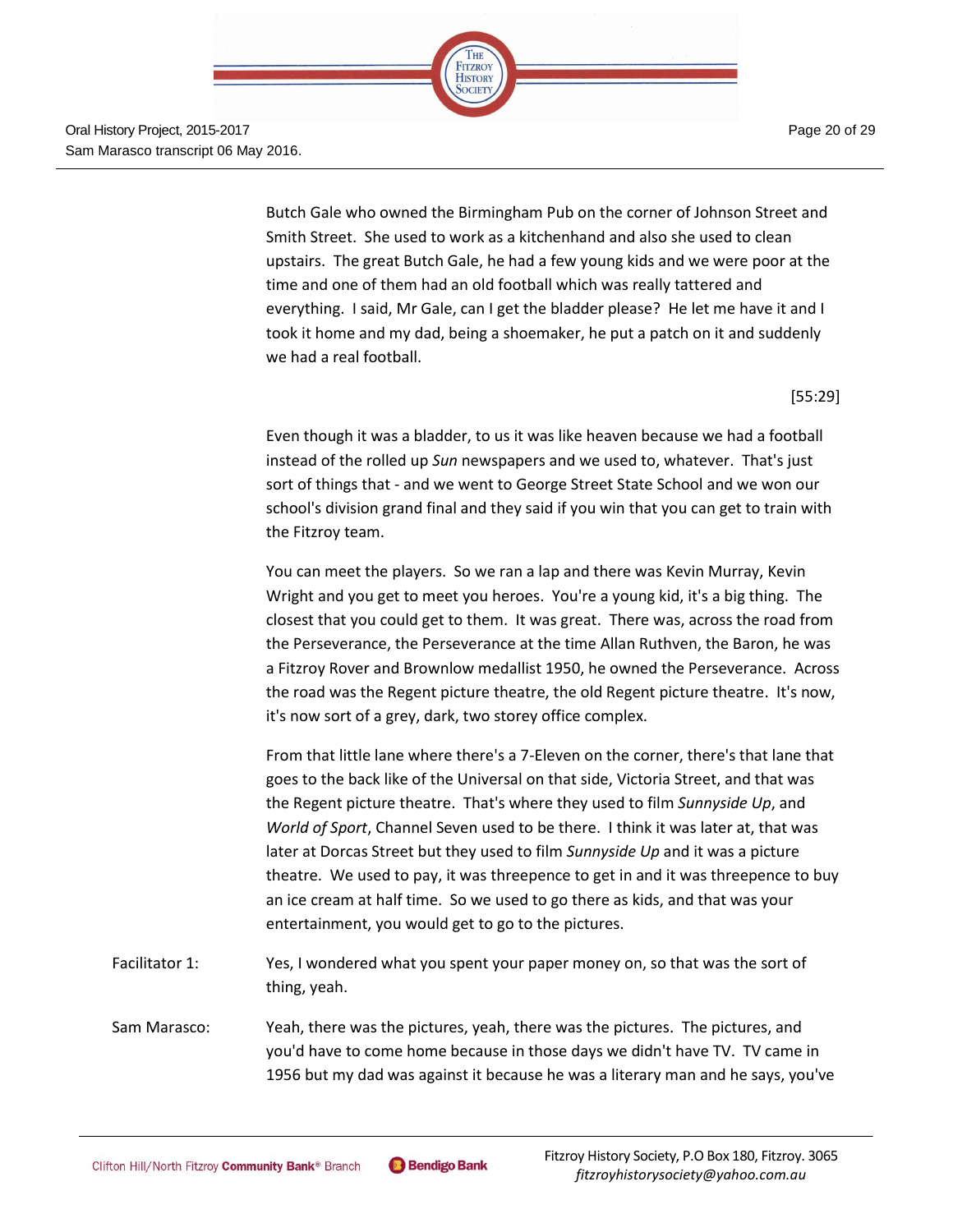got to read, you're better off. Write something, do something. Instead we'd sneak out and go in front of the milk bars and watch the TV on the screen. [58:15]

That was inside, right, and that was it. We didn't get TV until a long, long time afterwards. It was just more participation and it was radio, we listened to radio. It was Keith McGowan and all these Happy Hammonds and Norman Swan and all those, we're bored, you just listened to that. Then growing up and there'd be the advent of music. Popular music was 3HY, 3AK and - but there wasn't much. There was youth clubs, there was youth clubs because we had to go to Collingwood for the youth club, it was the Ramsay Mailer Youth Club.

- Facilitator 1: What sort of stuff, was that sort of sport oriented stuff?
- Sam Marasco: No, that was, the youth club was during the school holidays. During the school holidays they'd take you to different locations. We'd go to, one place we went to Eastern Beach, another time maybe the Zoo or something. Just one day outings. We rarely got out of Fitzroy, the only time I got out as a kid from state school they sent us to Cottage by the Sea. Now I think it's a big restaurant, [Dalgarno, Dalgarni's 59:52] or something, at Queenscliff, it was like a little hostel.

All I remember is eating porridge for the first time. I go, what's this? It's sort of, like what's this? Our mum used to give us a beaten egg with sugar in it and a drop of marsala and that was our breakfast.

- Facilitator 1: So you didn't really get out of Fitzroy as a kid much… like even to go into the City or…
- Sam Marasco: No…. No, I used to catch, no I used to go on my own because I'd sell papers from when I was eight, 10 years old, I'd go, yeah. I had liberties, yeah, I just, we, yeah.
- Facilitator 2: But also, work but also I'm intrigued, I haven't heard that recipe for breakfast before with other interesting… [the egg and sugar and marsala].

[60:44]

Sam Marasco: Oh it was like a zabaglione, yeah, that was it. It was just a beaten egg with… a half a teaspoon of sugar and just with a drop of marsala and it'd be just to, like this. Because as kids our dad used to give us shandies, so from when we were young, so you could appreciate the wine. When you get older you're immune to being drunk, so if you're brought on it early.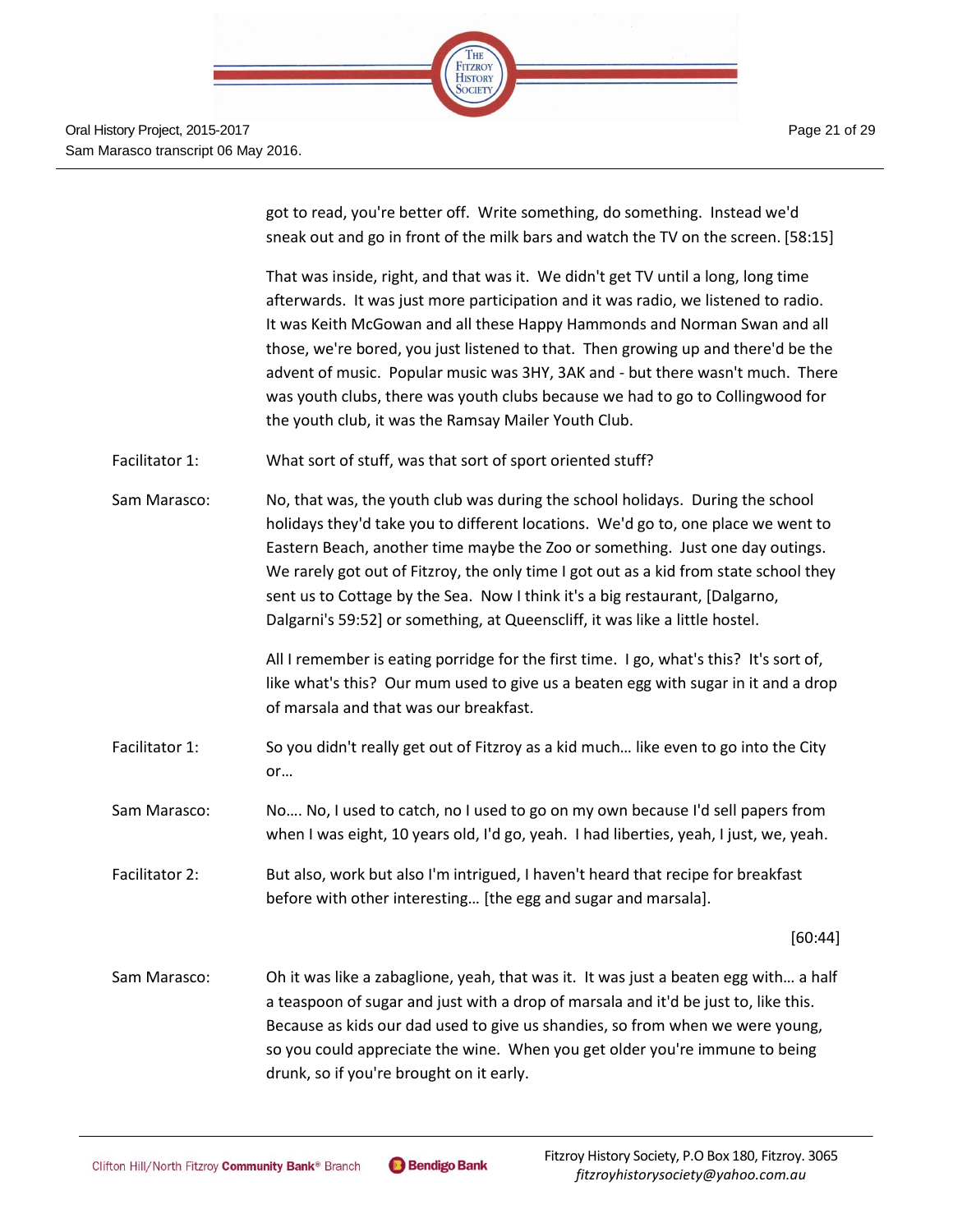| HE                        |  |
|---------------------------|--|
| <b>FITZROY</b><br>HISTORY |  |
|                           |  |
|                           |  |

My nephews and that, they'd dip their little dummy in it right from when they're young, so just to get the taste, it was a thing.

Facilitator 2: So at school if you took your lunch, we hear all the stories of people, the children swapping their lunches with other children at school?

Sam Marasco: Yeah, we just had piece of bread, we just had a piece of bread and no butter. It was when the times, during winter when we used to make our own sausages, so you'd just cut the sausages and there'd be a sandwich or then it was Kraft cheese, cheddar, in those slices like that, a bit of tomato. But nothing real exciting but it still, yeah. Other kids used to bring half a bread and a big chunk of [kabana] the Greeks, the Greeks brought a chunk of kabana and they'd have half an onion or something like that. But we just, it was just, we were just regular sandwiches yeah, to us.

> It wasn't, I mean we had spaghetti two or three times a meal as kids because my mum was a good cook and when she went back to Italy everyone just freaked out how good a cook she was. Because she'd learnt at her time when she worked in the kitchen, she picked it up. In the kitchen they use a lot of boosters and such but she used to make her own, she used to make her own. Roll her own bread, the dough, the tagliatelle, and it was big like this.

#### [63:10]

I've still got her old wooden, the wooden handle and she'd flip it over like that and then she'd cut it like that. She had a broomstick and then she'd put the strands of the tagliatelle…[to dry] …between two chairs, between two chairs to dry. Then we'd go to church, we'd go to St Joseph's because that was our parish. We didn't belong to All Saints, our parish was St Joseph's in Collingwood which has now burnt down.

Denis Hart, I saw him one day in the Italian Republic Church in June a couple of years ago, a feast with the Italian Republic, 2 June. I said, when are we getting our church back? I was pretty vigorous to him. He goes yeah. I says, I remember seeing you there, because George Pell, George Pell was there at the opening of St Joseph's after the restoration because the Parish put money in to restore it, and then it burnt down. It's just the shell.

Facilitator 1: Well yeah, and they're not allowed to take it down, are they?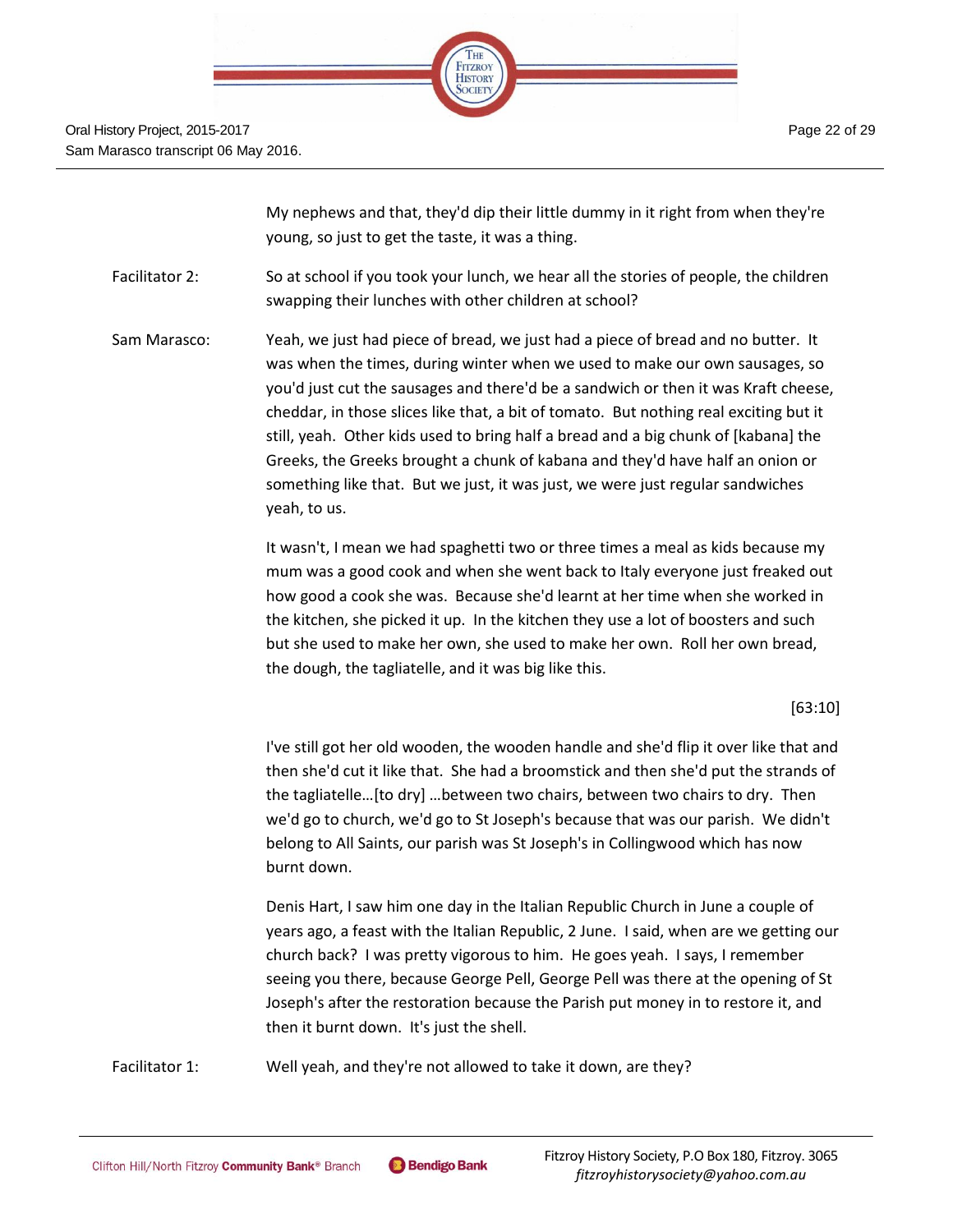

- Sam Marasco: It's a shell. Then they had services in the presbytery. There were services in the little presbytery, which is a shame. But we used to go there. We, because we didn't go to, we didn't have outlets for religious instruction we used to have these ladies, oh I think they were nuns or they were lay preachers, they used to come and pick us up and take us down to St Joseph's Thursday night for religious instruction.
- Facilitator 1: Oh, because you didn't have it at school.
- Sam Marasco: Yeah we didn't have it at school, yeah, we didn't have it at school. Then because, and we'd go there because we knew at the end of the year they'd have a Christmas party which was in this little street where St Vincent's is. It was the Emergency just behind there and I was in St Vincent's last week, I had an operation. I was on the ninth floor and I looked back, my heart gleamed, that was when I was a kid [65:36] and we used to get our Christmas presents there. We'd just look forward to it.

When my mum was in hospital, my brother, he brought out that story and he said, we want to thank all the pastoral staff and everyone at St Vincent's for helping us because it means so much to us. Because we remember as kids across the road, it's still Fitzroy, see? All these little things, they knit in, these memories. Yeah, you go up the top of Brunswick Street and Mary MacKillop's first house and there's a plaque, there's a plaque in front of the Richmond Flats in one of those street. … Yeah, there's a plaque, there's a plaque. I used to go to U3A in Belgium Avenue and there's a plaque that Mary MacKillop lived here.

Right, and so I knitted it into a story and it said:

Highett Street in Richmond I stepped over a brass plaque in the footpath. It stated that Mary MacKillop lived here on two occasions during the 1850s, what a revelation. It highlighted how many significant landmarks, occurrences, people and events both social and political and cultural can be found within the confines of the City of Yarra. Last October celebrations for Mary MacKillop's elevation to sainthood started with a walk from her former house in Brunswick Street to the Exhibition building, culminating in a direct transmission of her ordination attended by a large cross-section of Melbourne society, be it religious and general.

Alfred Deakin, Australia's second prime minister, lived towards the top of George Street, Fitzroy. In fact the Harvey brothers, noted sportsman Neil Harvey played test cricket for Australia, attended George Street State School. Brunswick Street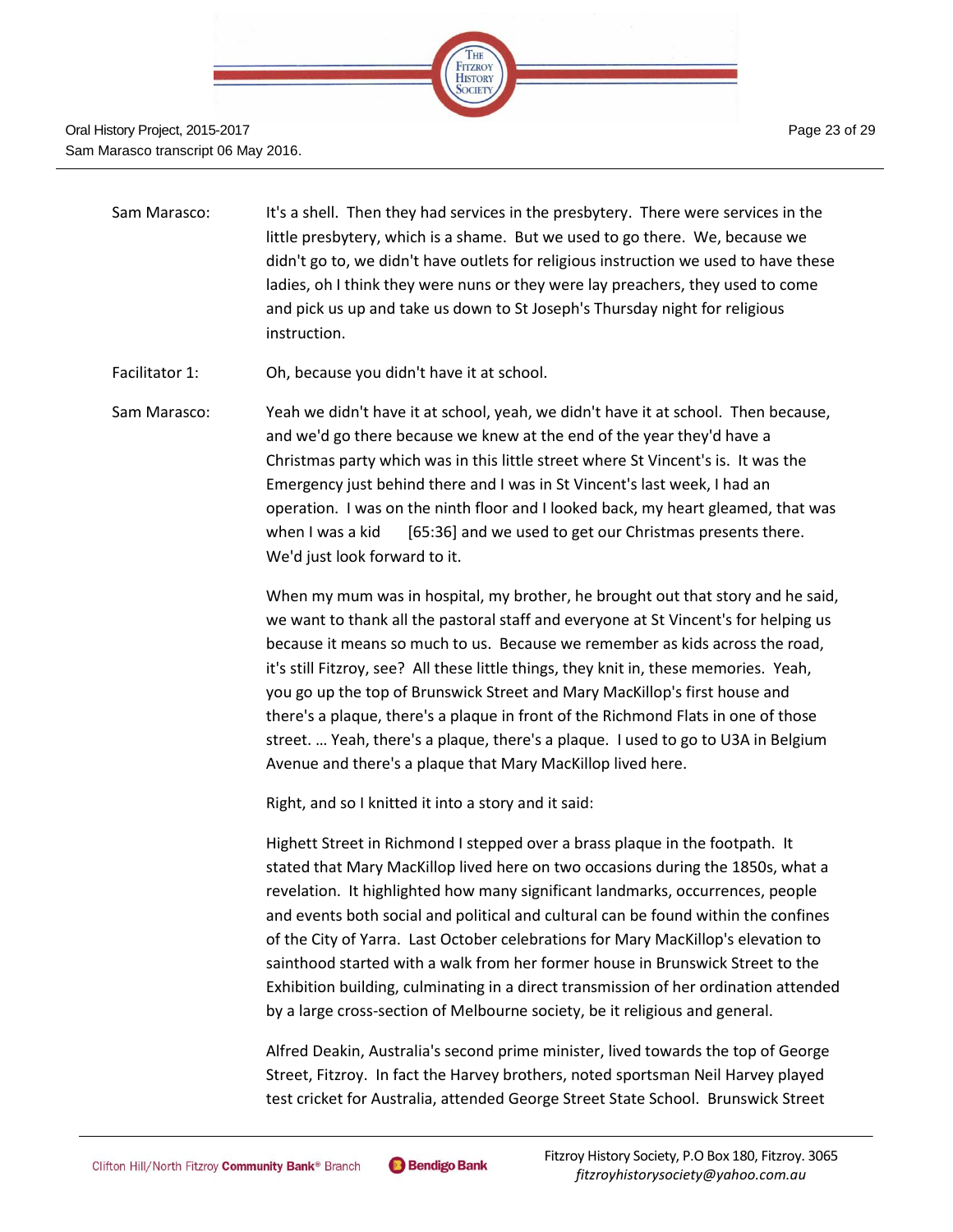**HISTORY** SOCIETY Page 24 of 29 Oral History Project, 2015-2017 Sam Marasco transcript 06 May 2016. became a culinary and entertainment hub for the '80s onwards. On the local music scene the Collingwood, the hotel it was The Tote and other cultural icons [67:57] the Fitzroy Baths, the famous Aqua Profonda sign from Brunswick Street, featured in the film *Monkey Grip*. In the local area in Fitzroy *Offspring*, a local television drama series, is filmed in prominent locations and football is a major theme in Fitzroy. Cultural diversity can be seen in various nationalities who inhabit the Fitzroy Flats, Atherton Gardens. There is a fusion throughout the City of Fitzroy. A walking tour of Fitzroy covers landmarks such as Pastor Sir Dough Nicholls' first church in Gore Street, a short distance from the large premises that the Matteo Bros - it's in that book under there. The Matteo Bros, that's there. That was in Gore Street, on the corner of, that's the corner of Gore and George Street. So there's a little, this little, there see, the Little Gore Street there, that's just up from there, there. That's our house, 324, so this is a walk… They, the Matteo brothers, they were Italian immigrants, they made religious statues seen in Catholic churches. Facilitator 1: Are they the ones who had the place in Gore Street? Sam Marasco: Yeah. The MacRobertson's Chocolate Factory can be found in this area as it has since been converted into luxury apartments. Fitzroy and Collingwood was a booming area in the 1950s and '60s for the shoe trade providing employment for many. Other focal points, you've got the Fitzroy Gardens, Captain Cook's Cottage, Nicholson Street, the Exhibition Gardens and the local area around. Facilitator 1: So what was, you wrote, you said you wrote that for something? Sam Marasco: I wrote this, yeah I wrote this for a, it was like a competition. Then I submitted it to our local writing group and the guy who won it was a immigrant refugee from Richmond who was talking about [70:31] Victoria Street. He was a boat racer, because [yacky for a stacky] he was on the selection committee. I should've told them, but I don't know, I think it was - they only read it at the last minute. …If I had have typed it up properly like his, but [there you are]. Facilitator 1: Yeah no, that's really good.

THE FITZROY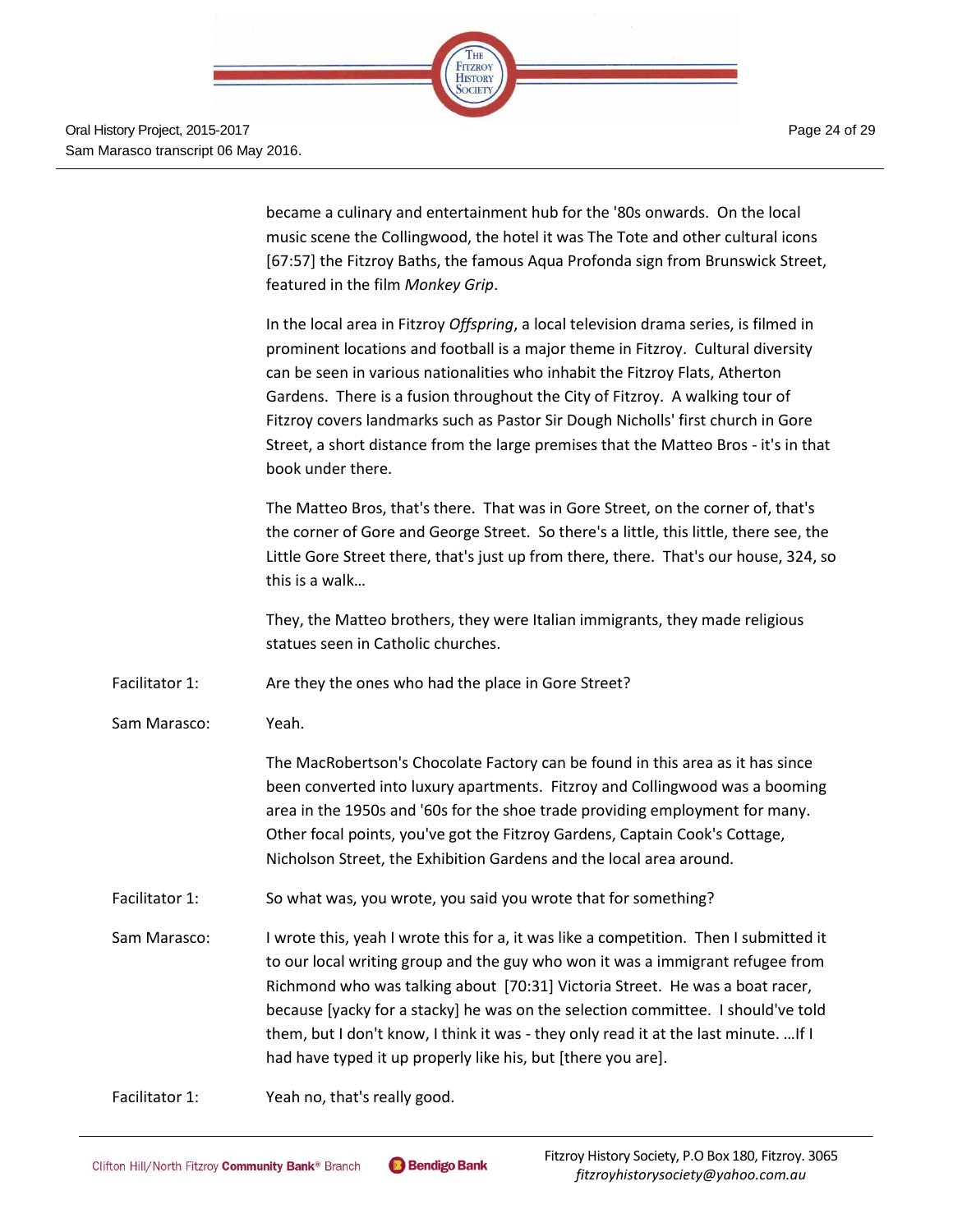

- Sam Marasco: Yeah, so that was my vision and I know it incorporates a lot of Yarra too. The Skipping Girl Vinegar sign things, but like we're talking about Fitzroy but all these things relate.
- Facilitator 2: [Unclear] I know I interrupted before did you work in Fitzroy, or what...
- Sam Marasco: I worked in Fitzroy. I worked just across the road from Johnson Street and that used to be called Sonata Furnishings, there was a whole-, he was a wholesaler of sleeping bags, fabrics, quilts, soft furnishings, carpets and he was under the company called Sonata but it was [Marchon and Miller] and that was in the building, it was called the Lyric Theatre. They want to build flats and it's a heritage site, it's a heritage site. It was a picture theatre, later became a boxing stadium. A boxing stadium where there was also another one on St David Street, St David Street where this, [Vigonas] is on one side, on this side, they're now apartments.

I think they're called Max Apartments but the old [Gloweave], the old Gloweave shirt factory used to be there. I worked part time, my aunties all worked at Gloweave because in those days all the ladies worked in the knitting industry, machinist. My mum was a machinist and they worked because that was the work for the migrants. If you got a good job you worked at Gloweave. That was the really good jobs at Gloweave and you had to line up to get a job there. Otherwise you just worked for - it was the rag trade, it was hard.

#### [72:50]

It was hard, because they used to be driven, they're driven by the bosses and that's why a lot of the mums they were pretty proficient in sort of mending like…

- Facilitator 1: Yeah, long hours, low pay.
- Sam Marasco: That's it. I worked as a storeman during the '70s for a while and then I went to other jobs, but I have worked a lot around Fitzroy. So during the working life I've seen a lot and at that time we were working there, and then the ACF, Australian Conservation Foundation, shared half of the building on Gore Street.

They came and I think it was Patricia Caswell, she was, Tricia Caswell, she became a sort of Fitzroy Mayor, Fitzroy Councillor and then I think she moved. She was big in the Trade Union Movement and at the opening Bob Hawke came, the Prime Minister Bob Hawke. The security came and they opened the doors to little Bob. I was amazed at his size, he was short. Because my brother, my brother's ex-wife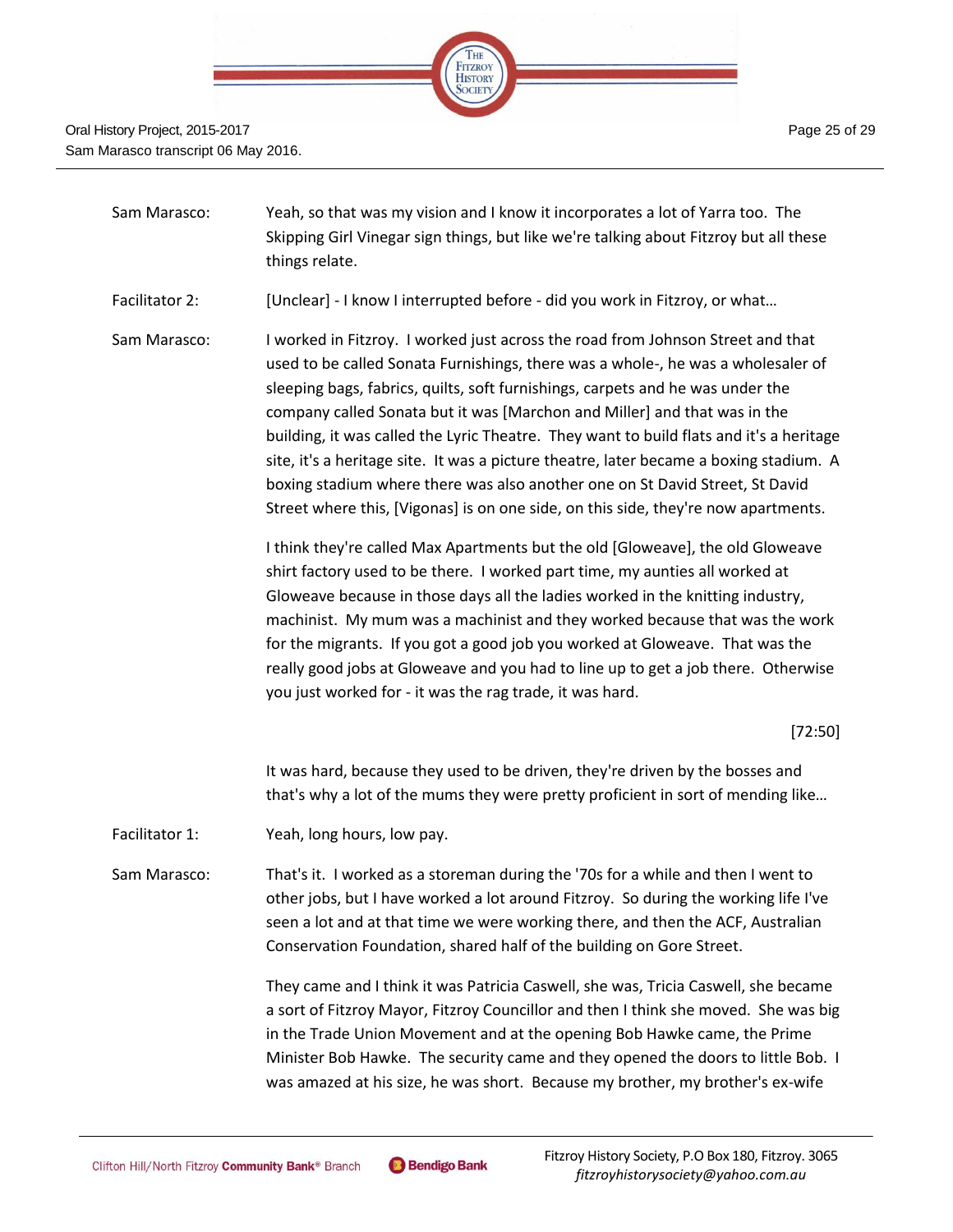

she used to do volunteer work at the Brotherhood of St Lawrence and his wife, Hazel, she used to do volunteer work there. …Yeah. The Brotherhood, yeah.

Facilitator 1: Oh, I didn't know that, no.

Sam Marasco: Yeah, his wife Hazel used to do, yeah, the Brotherhood, in Brunswick Street up there, she used to do, yeah. Because, and you used to have this, an old painter and docker, he used to drive Bob Hawke and he had a sort of, I think it was a 1968, it was a tannish coloured station wagon, Ford station wagon and I think his name was [Brian Chadder, Brian Chadder], I think it was. Because Bob was in the ACT, ACTU then and under, I think he took over from Albert Monk, he took over from Albert Monk and one of his mentors was Sir Peter Abeles, Sir Peter Abeles, the TNT magnate.

[75:27]

He took him under his wing and he showed him how to dress properly and presentation. He was a mentor of Bob Hawkes, right… and to see Bob Hawke then, you remember him from there, and then later on he becomes the Prime Minister and then to see him there again in Fitzroy, like that. So it just, it was a timespan of about 10, one dozen years, but just to see the difference.

- Facilitator 1: The change from the tan Ford station wagon.
- Sam Marasco: The change, yeah, to the security guards in the big limousine, right, open the door and it's all hush, rush, rush, rush. Then Peter Garrett become, he became president of the Australian Conservation Foundation. I think he was president, no, he was still in Midnight Oil, but I think he became president, I'm, I…
- Facilitator 1: He was still, yeah, he became heavily involved while he was still in Midnight Oil, yeah.
- Sam Marasco: Yeah, so that's memories of where we were there, that specific building. There was the MacRobertson's building. Now, MacRobertson's, they had a lot, they had a lot of buildings all over the place.
- Facilitator 1: Oh White City, is that what the…

Sam Marasco: Yeah, there was the one opposite the Marcus Law, that whole complex down there and then they used to have their own printers. They used to have their own printing for the thing… For the labels and such, it was just, they were big. Because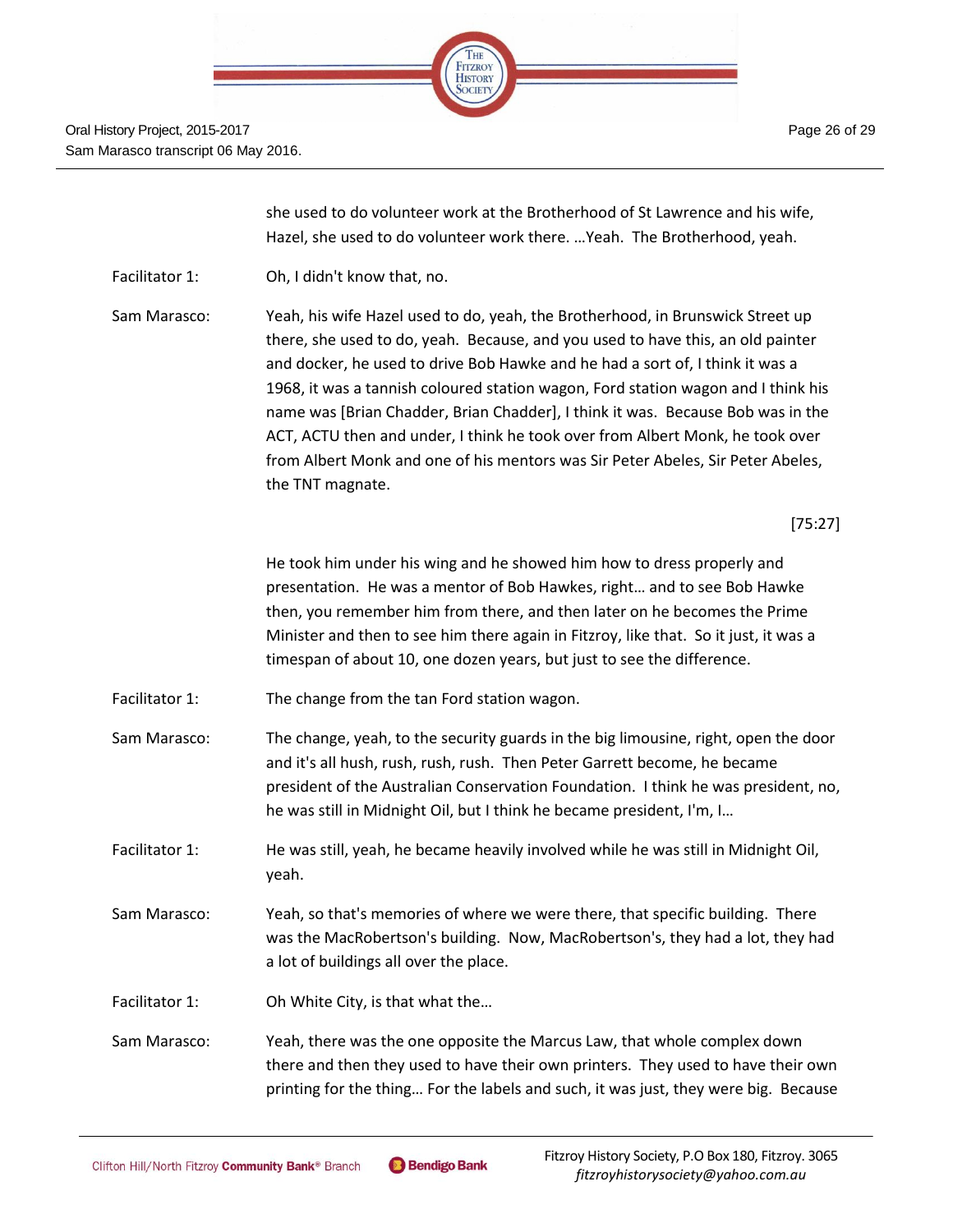

Page 27 of 29

in between MacRobertson's and there was sort of the shoe factory, [Gee & Raymond] and just, and that was just - to get up in the morning and it was just workers, it was just workers.

- Facilitator 1: Yeah, so a lot of people would just work locally.
- Sam Marasco: Cambridge Mork, yeah. Cambridge Sam Marasco: Cambridge Sam Marasco: Cambridge Sam Marasco (37:19]

They'd come from all other suburbs. They'd come from all other suburbs because the boot and shoe trade was big, it was only the '70s when after Gough Whitlam they cut the tariffs, it put a dint in the whole industry, yeah. The boot and shoe trade industry. Then they had to go offshore, they went overseas and produced and there were just an influx of footwear from overseas which just killed it. The textile industry flattened out. So to see that, and it was really heavy manufacturing. There were tanneries around, still, in those days. There were tanneries.

I remember there was in, just behind Moor Street there's a lane that used to be Larcher's Dairy, used to be Larcher's Dairy and [May and Picky] here on the corner of, I think that little street that goes, the one after the Standard? There's a little street that goes, a little nib that goes out to Bell Street. I forget the name, May and Picky's on the corner. May and Picky were, they made those mannequin dolls, they were Italian. They were an Italian company, they made the mannequin dolls around, just like the Matteo Bros did the figurines for the churches.

Tucked in behind there, that street, used to be Larcher's Dairy and when they had the opening of *Hair* they had the after party in the disused dairy.

Right, we were 16, 17. There was Marcia Hines there because she was in the cast and that, all the cast of I think it was *Hair* or *Jesus Christ Supe-*, one of them

Yeah, *Hair*, it was…

[79:17]

Facilitator 2: It was *Hair* because, the Larcher's Dairy I went to about a week ago when it was, the last history walk. Sam Marasco: Did they mention it? Facilitator 2: Oh yeah and they mentioned *Hair* and that there'd been a party there.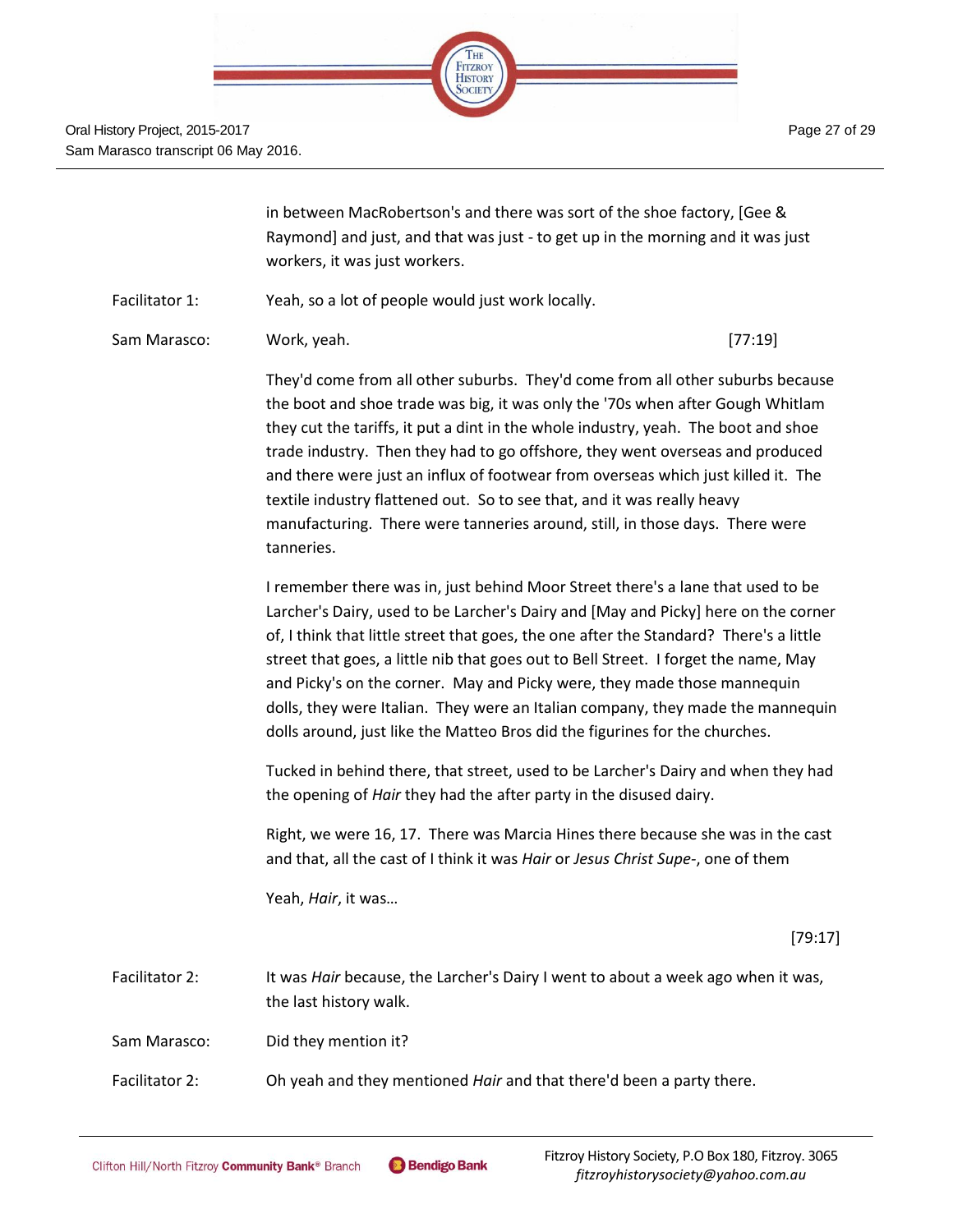

| Sam Marasco:   | There you go see, we were there, see, we were there. We were there because<br>we, all our mates, we had mates in Moor Street, yeah. We were just on the<br>perimeters and [unclear], have a drink like this and it was just, just these, these,<br>just happenings that - there was no, there's not today. Everyone's got text this<br>and there's an occasion, but just word of mouth what's doing around, just<br>spontaneous sort of things that happen. I think Harry M Miller, I think it was<br>Harry M Miller put it on. Was it Harry M Miller? |
|----------------|--------------------------------------------------------------------------------------------------------------------------------------------------------------------------------------------------------------------------------------------------------------------------------------------------------------------------------------------------------------------------------------------------------------------------------------------------------------------------------------------------------------------------------------------------------|
| Facilitator 1: | Harry M Miller, I'm pretty sure it was. I know, I saw it when I was 17.                                                                                                                                                                                                                                                                                                                                                                                                                                                                                |
| Sam Marasco:   | Yeah, and what's his name. Then they built the Universal Stu-, the, in Victoria<br>Street. It was the Universal there, wasn't it? That whole building in Victoria                                                                                                                                                                                                                                                                                                                                                                                      |
|                | Yeah, the Universal because and they had picture theatres there. That was sort<br>of, that was the theatrical side of things and things happening all over in local<br>pubs. Then the local pubs and they started and it was the sort of, the Punters<br>Club.  The Evil Inn, right.                                                                                                                                                                                                                                                                   |
| Facilitator 2: | What is it now if it's not the Punters Club?                                                                                                                                                                                                                                                                                                                                                                                                                                                                                                           |
|                | [80:58]                                                                                                                                                                                                                                                                                                                                                                                                                                                                                                                                                |
| Sam Marasco:   | Bimbo Deluxe.  Bimbo Deluxe.                                                                                                                                                                                                                                                                                                                                                                                                                                                                                                                           |
| Facilitator 1: | I refuse to set foot in there since it's no longer the Punters Club.                                                                                                                                                                                                                                                                                                                                                                                                                                                                                   |
| Sam Marasco:   | Yeah, we just, and they were rough and ready places where you can enjoy<br>yourself and now they've for fancy pizzas for \$15 a set or whatever it is. It just<br>changed its lustre because the demands of the times to be, just to be out there.<br>But now everything's so orderly and done up to the hilt.                                                                                                                                                                                                                                         |
| Facilitator 2: | Thinking of your story, it's, there's so much, when you think what a small suburb<br>Fitzroy is                                                                                                                                                                                                                                                                                                                                                                                                                                                        |
| Sam Marasco:   | Oh, yeah.                                                                                                                                                                                                                                                                                                                                                                                                                                                                                                                                              |
| Facilitator 2: | you really didn't, didn't really have to leave hardly because you lived and<br>worked                                                                                                                                                                                                                                                                                                                                                                                                                                                                  |
| Sam Marasco:   | Yeah, no well that's it because all these things that come and you've seen them,<br>you've seen them on your doorstep. What happened is being retentive you can                                                                                                                                                                                                                                                                                                                                                                                        |